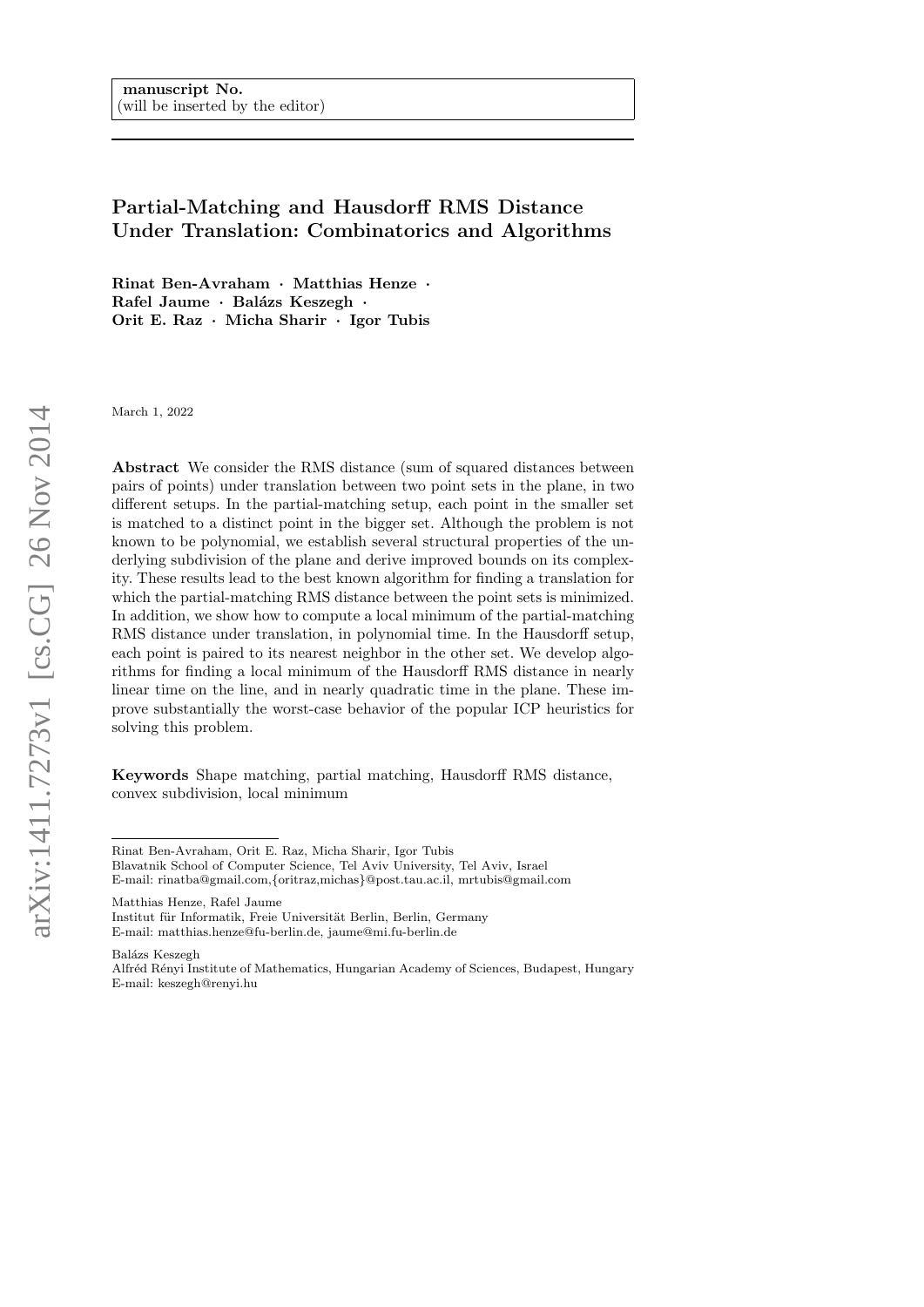# 1 Introduction

Let  $A$  and  $B$  be two finite sets of points in the plane, of respective cardinalities n and m. We are interested in measuring the similarity between  $A$  and  $B$ , under a suitable proximity measure. We consider two such measures where the proximity is the sum of the squared distances between pairs of points. We refer to the measured distance between the sets, in both versions, as the RMS (Root-Mean-Square) distance. In the first, we assume that  $n \geq m$  and we want to match all the points of  $B$  (a specific pattern that we want to identify), in a one-to-one manner, to a subset of  $A$  (a larger picture that "hides" the pattern) of size  $|B|$ . This measure is called the *partial-matching RMS distance*. This is motivated by situations where we want a one-to-one matching between features of A and features of B [\[16,](#page-30-0) [24,](#page-30-1) [25\]](#page-30-2). In the second, each point is assigned to its nearest neighbor in the other set, and we call it the Hausdorff RMS distance. See [\[2\]](#page-29-0) for a similar generalization of the Hausdorff distance. In both variants the sets A and B are in general not aligned, so we seek a translation of one of them that will minimize the appropriate RMS distance, partial matching or Hausdorff.

### 1.1 The partial-matching RMS distance problem

Let  $A = \{a_1, \ldots, a_n\}$  and  $B = \{b_1, \ldots, b_m\}$  be two sets of points in the plane. Here we assume that  $m \leq n$ , and we seek a minimum-weight maximumcardinality matching of  $B$  into  $A$ . This is a subset  $M$  of edges of the complete bipartite graph with edge set  $B \times A$ , so that each  $b \in B$  appears in exactly one edge of M, and each  $a \in A$  appears in at most one edge. The weight of an edge  $(b, a)$  is  $||b - a||^2$ , the squared Euclidean distance between b and a, and the weight of a matching is the sum of the weights of its edges.

A maximum-cardinality matching can be identified as an injective assignment  $\pi$  of B into A. With a slight abuse of notation, we denote by  $a_{\pi(i)}$  the point  $a_j$  that  $\pi$  assigns to  $b_i$ . In this notation, the minimum RMS partialmatching problem (for fixed locations of the sets) is to compute

$$
M(B, A) = \min_{\pi:B \to A \text{ injective}} \sum_{i=1}^{m} ||b_i - a_{\pi(i)}||^2.
$$

Allowing the pattern  $B$  to be translated, we obtain the problem of computing the minimum partial-matching RMS distance under translation, defined as

$$
M_T(B, A) = \min_{t \in \mathbb{R}^2} M(B + t, A) = \min_{\substack{t \in \mathbb{R}^2, \pi : B \to A, \\ \pi \text{ injective}}} \sum_{i=1}^m \left\| b_i + t - a_{\pi(i)} \right\|^2.
$$

Here  $a_{\pi(i)}$  is the point of A assigned to  $b_i + t$ ; in this notation we hide the explicit dependence on  $t$ , and assume it to be understood from the context.

The function  $F(t) := M(B + t, A)$  induces a subdivision of  $\mathbb{R}^2$ , where two points  $t_1, t_2 \in \mathbb{R}^2$  are in the same region if the minimum of F at  $t_1$  and at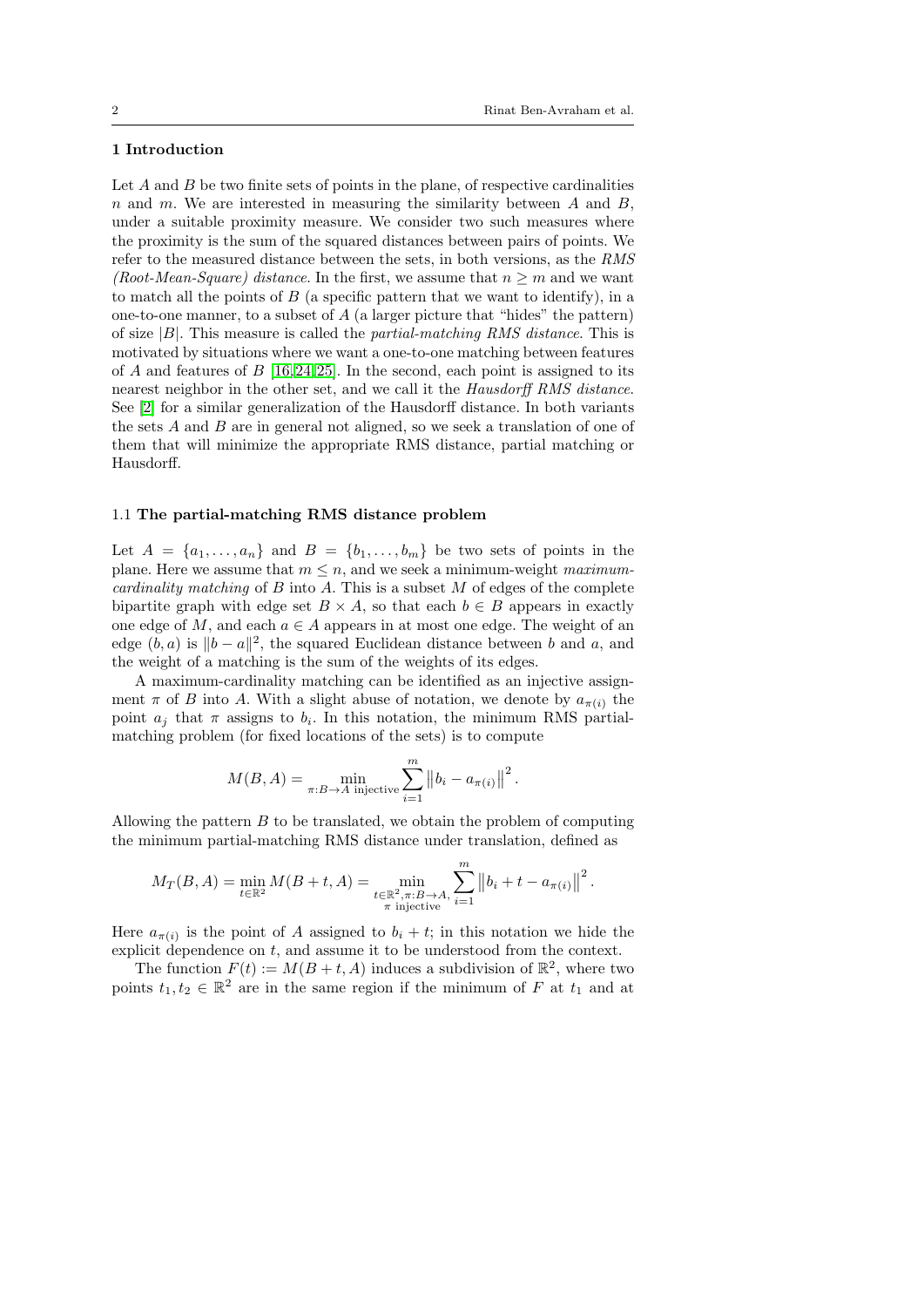$t_2$  are attained by the same set of assignments. We refer to this subdivision, following Rote [\[20\]](#page-30-3), as the *partial-matching subdivision* and denote it by  $\mathcal{D}_{B,A}$ . We say that a matching is *optimal* if it attains  $F(t)$  for some  $t \in \mathbb{R}^2$ .

#### 1.2 The Hausdorff RMS distance problem

Let  $N_A(x)$  (resp.,  $N_B(x)$ ) denote a nearest neighbor in A (resp., in B) of a point  $x \in \mathbb{R}^2$  breaking ties arbitrarily. The unidirectional (Hausdorff) RMS distance between B and A is defined as

$$
\mathcal{H}(B,A)=\sum_{b\in B}\|b-N_A(b)\|^2
$$

.

We also consider bidirectional RMS distances, in which we also measure distances from the points of  $A$  to their nearest neighbors in  $B$ . We consider two variants of this notion. The first variant is the  $L_1$ -bidirectional RMS distance between  $A$  and  $B$ , which is defined as

$$
H_1(B, A) = H(A, B) + H(B, A).
$$

The second variant is the  $L_{\infty}$ -bidirectional RMS distance between A and B, and is defined as

$$
H_{\infty}(B, A) = \max \{ H(A, B), H(B, A) \}.
$$

Allowing one of the sets (say,  $B$ ) to be translated, we define the *minimum* unidirectional RMS distance under translation to be

$$
H_T(B, A) = \min_{t \in \mathbb{R}^2} H(B + t, A) = \min_{t \in \mathbb{R}^2} \sum_{b \in B} ||b + t - N_A(b + t)||^2,
$$

where  $B + t = \{b_1 + t, \ldots, b_m + t\}$ . Similarly, we define the minimum  $L_1$ - and  $L_{\infty}$ -bidirectional RMS distances under translation to be

$$
H_{T,1}(B, A) = \min_{t \in \mathbb{R}^2} H_1(B + t, A) \quad \text{and}
$$

$$
H_{T,\infty}(B, A) = \min_{t \in \mathbb{R}^2} H_{\infty}(B + t, A).
$$

### 1.3 Background

A thorough initial study of the minimum RMS partial-matching distance under translation is given by Rote [\[20\]](#page-30-3); see also [\[11,](#page-29-1) [21\]](#page-30-4) for two follow-up studies, another study in [\[18\]](#page-30-5), and an abstract of an earlier version of parts of this paper [\[15\]](#page-30-6). The resulting subdivision  $\mathcal{D}_{B,A}$ , as defined above, is shown in [\[20\]](#page-30-3) to be a subdivision whose faces are convex polygons. Rote's main contribution for the analysis of the complexity of  $\mathcal{D}_{B,A}$  was to show that a line crosses only  $O(nm)$  regions of the subdivision (see Theorem [1](#page-5-0) below). However, obtaining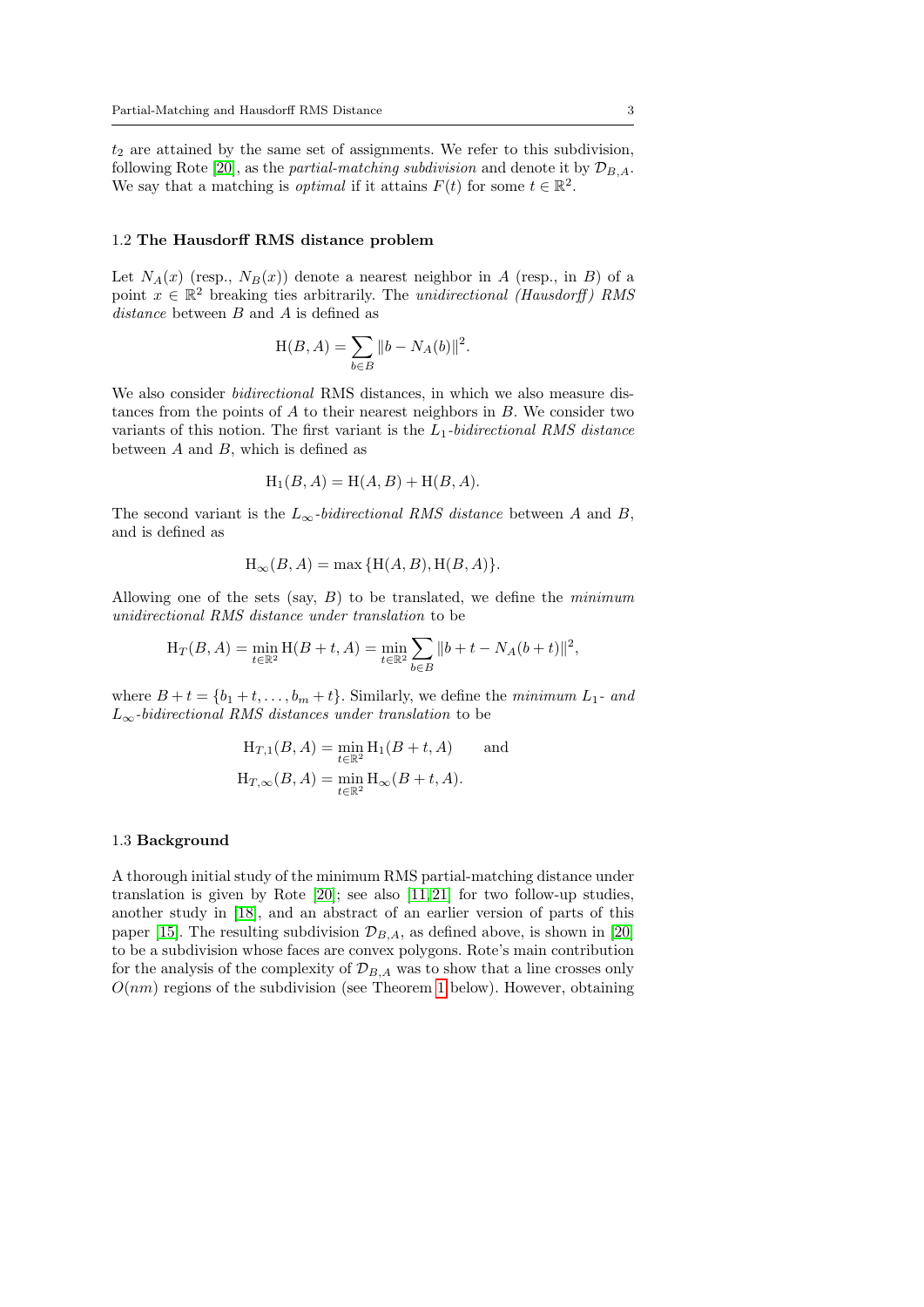sharp bounds for the complexity of  $\mathcal{D}_{B,A}$ , in particular, settling whether this complexity is polynomial or not, is still an open issue.

The problem of Hausdorff RMS minimization under translation has been considered in the literature (see, e.g., [\[2\]](#page-29-0) and the references therein), although only scarcely so (compared to the extensive body of work on the standard  $L_{\infty}$ -Hausdorff distance). If A and B are sets of points on the line, the complexity of the Hausdorff RMS function, as a function of the translation  $t$ , is  $O(nm)$  (and this bound is tight in the worst case). Moreover, the function can have many local minima (up to  $\Theta(nm)$  in the worst case). Hence, finding a translation that minimizes the Hausdorff RMS distance can be done in brute force, in  $O(nm \log(nm))$  time, but a worst-case near linear algorithm is not known. In practice, though, there exists a popular heuristic technique, called the ICP (Iterated Closest Pairs) algorithm, proposed by Besl and McKay [\[8\]](#page-29-2) and analyzed in Ezra et al. [\[13\]](#page-30-7). Although the algorithm is reported to be efficient in practice, it might perform  $\Theta(nm)$  iterations in the worst case. Moreover, each iteration takes close to linear time (to find the nearest neighbors in the present location).

The situation is even worse in the plane, where the complexity of the Hausdorff RMS function is  $O(n^2m^2)$ , a bound which is worst-case tight, and the bounds for the performance of the ICP algorithm, are similarly worse. Similar degradation shows up in higher dimensions too; see, e.g., [\[13\]](#page-30-7).

#### 1.4 Our results

In this paper we study these two fairly different variants of the problem of minimizing the RMS distance under translation, and improve the state of the art in both of them.

In the partial-matching variant, we first analyze the complexity of the subdivision  $\mathcal{D}_{B,A}$ . We significantly improve the bound from the naive  $O(n^m)$ to  $O(n^2m^{3.5}(e \ln m + e)^m)$ . In particular, the complexity is only quadratic in the size of the larger set, albeit still slightly superexponential in the size of the smaller set. In addition, we provide the best known lower bound  $\Omega(m^2(n-m)^2)$ for the complexity of  $\mathcal{D}_{B,A}$ . Albeit being only polynomial in m, this bound is tight with respect to n.

A preliminary informal exposition of this analysis by a subset of the authors is given in the (non-archival) note [\[15\]](#page-30-6). The present paper expands the previous note, derives additional interesting structural properties of the subdivision, and significantly improves the complexity bound. The arguments that establish the bound can be generalized to bound the number of regions (full-dimensional cells) of the analogous subdivision in  $\mathbb{R}^d$  by  $O((n^2m)^d(e \ln m + e)^m)/\sqrt{m})$ . The derivation of the upper bound proceeds by a reduction that connects partial matchings to a combinatorial question based on a game-theoretical problem, which we believe to be of independent interest.

<span id="page-3-0"></span><sup>&</sup>lt;sup>1</sup> Note that in two dimensions the first factor improves to  $(nm^2)^d = (nm^2)^2$ . See below for details.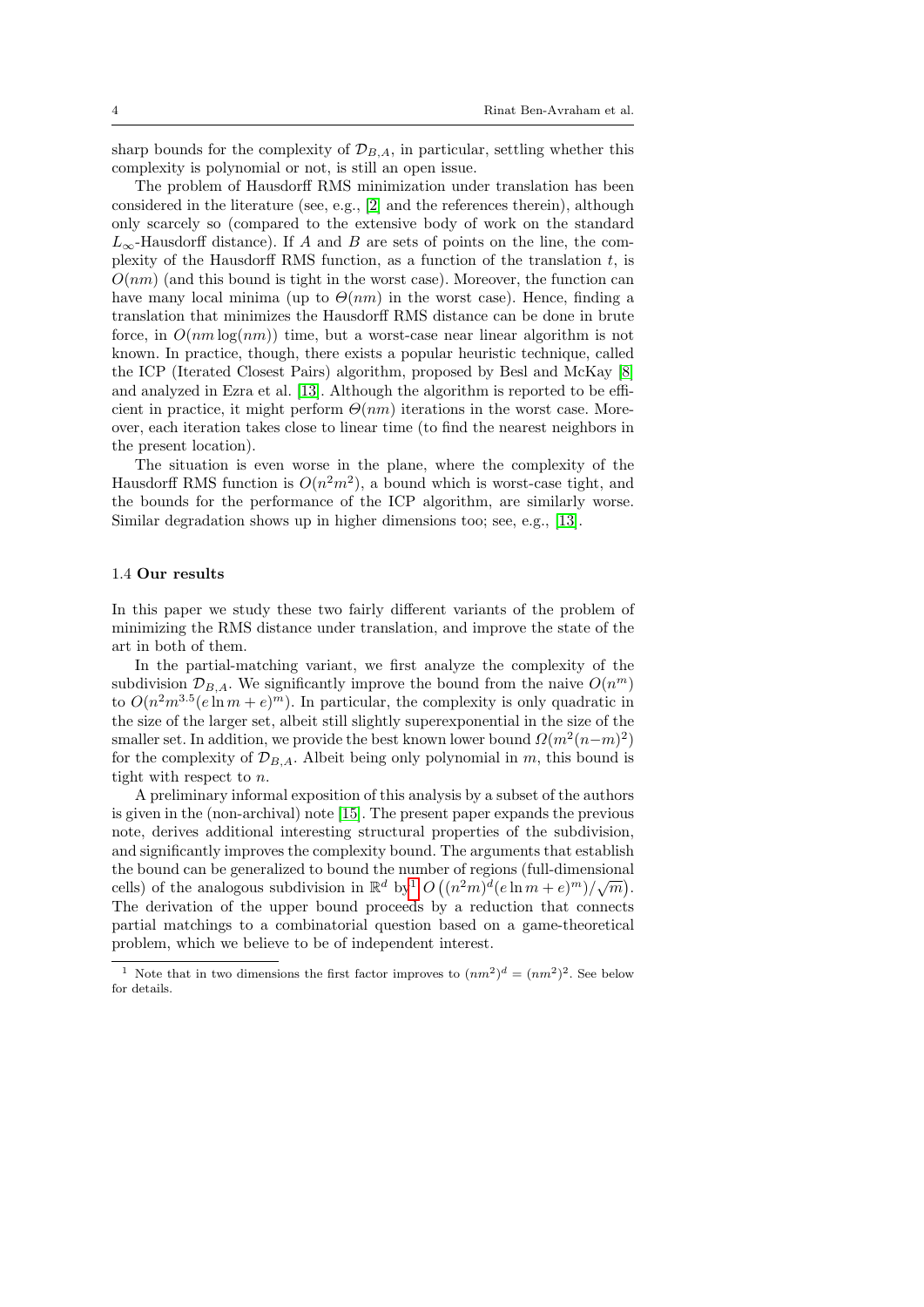Next we present a polynomial-time algorithm, that runs in  $O(n^3m^6 \log n)$ time, for finding a local minimum of the partial-matching RMS distance under translation. This is significant, given that we do not have a polynomial bound on the size of the subdivision. We also fill in the details of explicitly computing the intersections of a line with the edges and faces of  $\mathcal{D}_{B,A}$ . Rote hinted at such an algorithm in [\[20\]](#page-30-3) but, exploiting some new properties of  $\mathcal{D}_{B,A}$  derived here, we manage to compute the intersections in a simple, more efficient manner.

We also note that by combining the combinatorial bound for the complexity of  $\mathcal{D}_{B,A}$ , along with the procedures in the algorithm for finding a local minimum of the partial-matching RMS distance, it is possible to traverse all of  $\mathcal{D}_{B,A}$ , and compute a *global* minimum of the partial-matching RMS distance in time  $O(n^3m^{7.5}(e \ln m + e)^m)$ . This is the best known bound for this problem.

For the Hausdorff variant, we provide improved algorithms for computing a local minimum of the RMS function, in one and two dimensions. Assuming  $|A| = |B| = n$ , in the one-dimensional case the algorithms run in time  $O(n \log^2 n)$ , and in the two-dimensional case they run in time  $O(n^2 \log^2 n)$ . Our approach thus beats the worst-case running time of the ICP algorithm (used for about two decades to solve this problem). The approach is an efficient search through the (large number of) critical values of the RMS function. The techniques are reasonably standard, although their assembly is somewhat involved. This part of the work was partially presented in [\[5\]](#page-29-3).

Note that in both the partial matching and the Hausdorff variants, our algorithms primarily compute a local minimum of the corresponding objective function. It would naturally be more desirable to find the global minimum, but we do not know how to achieve this without an exhaustive search through all possible combinatorially different translations (in both cases), which would make the algorithms considerably less efficient, especially in the partial-matching setting, as noted above. Concerning the effectiveness of computing a local minimum, we make the following comments.

In the Hausdorff variant, the ICP algorithm, which we want to improve, also constructs only a local minimum. In this regard, the developers of ICP and other users of the technique have proposed several heuristic enhancements (for a collection of these see  $[8, 22]$  $[8, 22]$ ). In particular, starting the algorithm at a translation that is sufficiently close to the global minimum is likely to converge to that minimum. In real life applications, usually this can be done by human assistance. Avoiding such manual input, an alternative exploitation of this idea is to start the algorithm from several scattered initial placements, and hope that one of these incarnations will lead to the global minimum.

These, and other similar heuristics can be applied, with suitable modifications, to our algorithms too. See a remark to that effect, later on in Section [4.6.](#page-22-0)

In particular, if the points of  $A$  and of  $B$  are in general, sufficiently separated positions, one would expect the local minima to be sparse and sufficiently separated, so the strategy of using a reasonable number of starting "seeds" that are well separated and cover the relevant portion of the translation space, has good chances of hitting the global minimum. Alternatively, it could be the case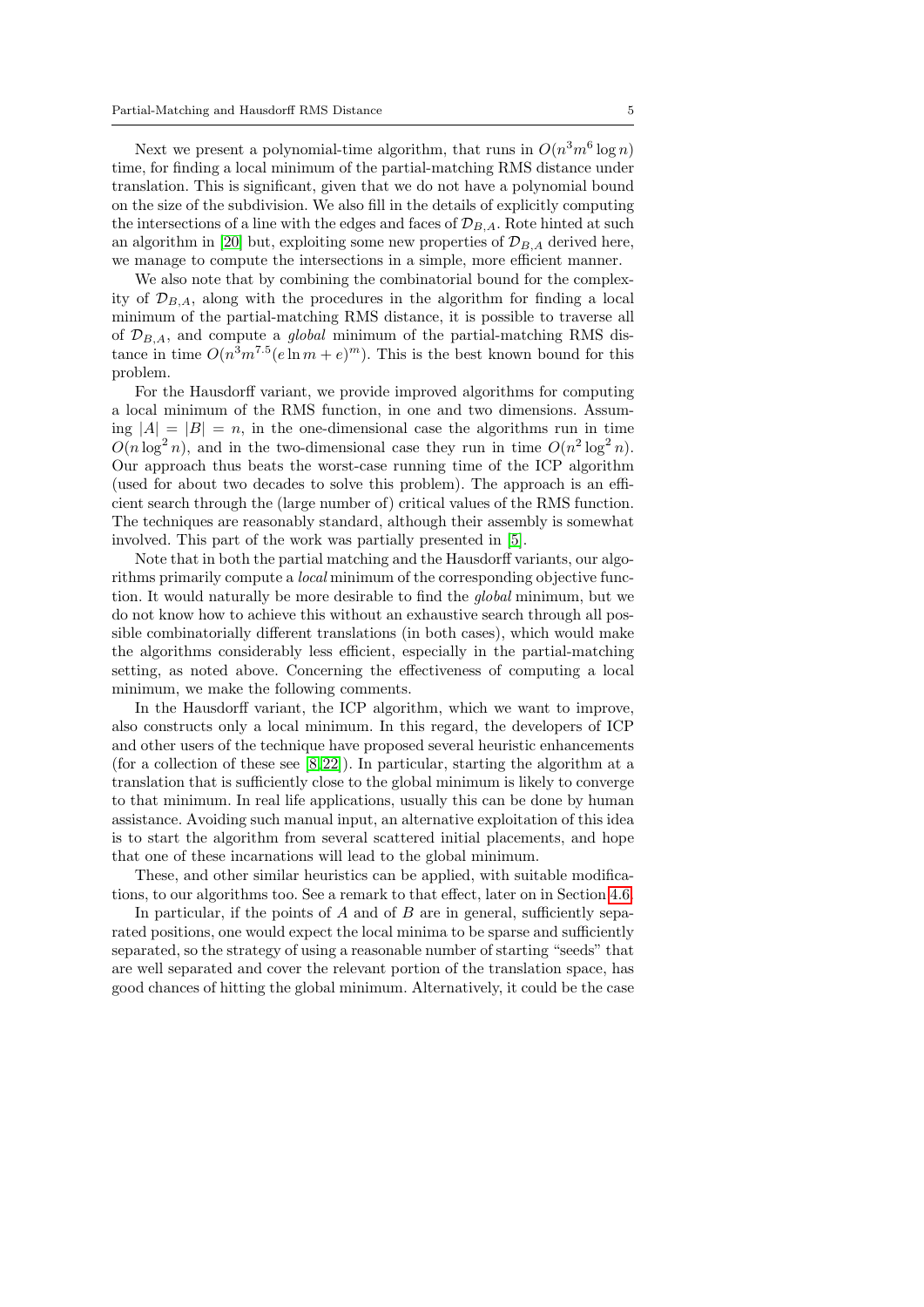that the pattern  $B$  appears several times in  $A$ , so that each such appearance has its own local minimum. In such cases it usually does not matter which local minimum we hit, assuming that they are all more or less of the same matching quality.

Other heuristics have also been proposed for the ICP algorithm. For example, one could sample smaller subsets of the original point sets, run an inefficient algorithm for finding the global minimum for the samples, and use that as a starting translation. Heuristics of this kind can also be applied to our algorithms.

### 2 Properties of  $\mathcal{D}_{B,A}$

We begin by reconstructing several basic properties of  $\mathcal{D}_{B,A}$  that have been noted by Rote in [\[20\]](#page-30-3). First, if we fix the translation  $t \in \mathbb{R}^2$  and the assignment  $\pi$ , the cost of the matching, denoted by  $f(\pi, t)$ , is

<span id="page-5-1"></span>
$$
f(\pi, t) = \sum_{i=1}^{m} ||b_i + t - a_{\pi(i)}||^2 = c_{\pi} + \langle t, d_{\pi} \rangle + m ||t||^2, \qquad (1)
$$

where  $c_{\pi} = \sum_{i=1}^{m} ||b_i - a_{\pi(i)}||$ <sup>2</sup> and  $d_{\pi} = 2 \sum_{i=1}^{m} (b_i - a_{\pi(i)})$ . For t fixed, the assignments that minimize  $f(\pi, t)$  are the same assignments that minimize  $(\pi, t) \mapsto c_{\pi} + \langle t, d_{\pi} \rangle$ . It follows that  $\mathcal{D}_{B,A}$  is the minimization diagram (the  $xy$ -projection) of the graph of the function

<span id="page-5-0"></span>
$$
\mathcal{E}_{B,A}(t) = \min_{\pi: B \to A \text{ injective}} \left( c_{\pi} + \langle t, d_{\pi} \rangle \right), \quad t \in \mathbb{R}^2.
$$

This is the lower envelope of a finite number of planes, so its graph is a convex polyhedron, and its projection  $\mathcal{D}_{BA}$  is a convex subdivision of the plane, whose faces are convex polygons. In particular, it follows that an assignment  $\pi$  can be associated with at most one open region of the subdivision  $\mathcal{D}_{B,A}$ .

The great open question regarding minimum partial-matching RMS distance under translation, is whether the number of regions of  $\mathcal{D}_{BA}$  is polynomial in  $m$  and  $n$ . A significant, albeit small step towards settling this question is the following result of Rote [\[20\]](#page-30-3).

**Theorem 1** (Rote [\[20\]](#page-30-3)) A line intersects the interior of at most  $m(n-m)+1$ different regions of the partial-matching subdivision  $\mathcal{D}_{B,A}$ .

Note that, even for t interior to a two-dimensional face of  $\mathcal{D}_{BA}$ , more than one matching can attain  $\mathcal{E}_{B,A}(t)$ . That is, two different matchings can have equal cost along an open set (and hence, everywhere) and be optimal in it. Indeed, the vector  $d_{\pi}$  depends only on the centroid of the matched set. Therefore, if two matchings have matched sets with the same centroid, and they have the same cost for some translation  $t_0 \in \mathbb{R}^2$ , the matchings have the same cost everywhere. The solid and the dashed matchings displayed in Figure [1](#page-6-0) are thus both optimal over an open neighborhood of the depicted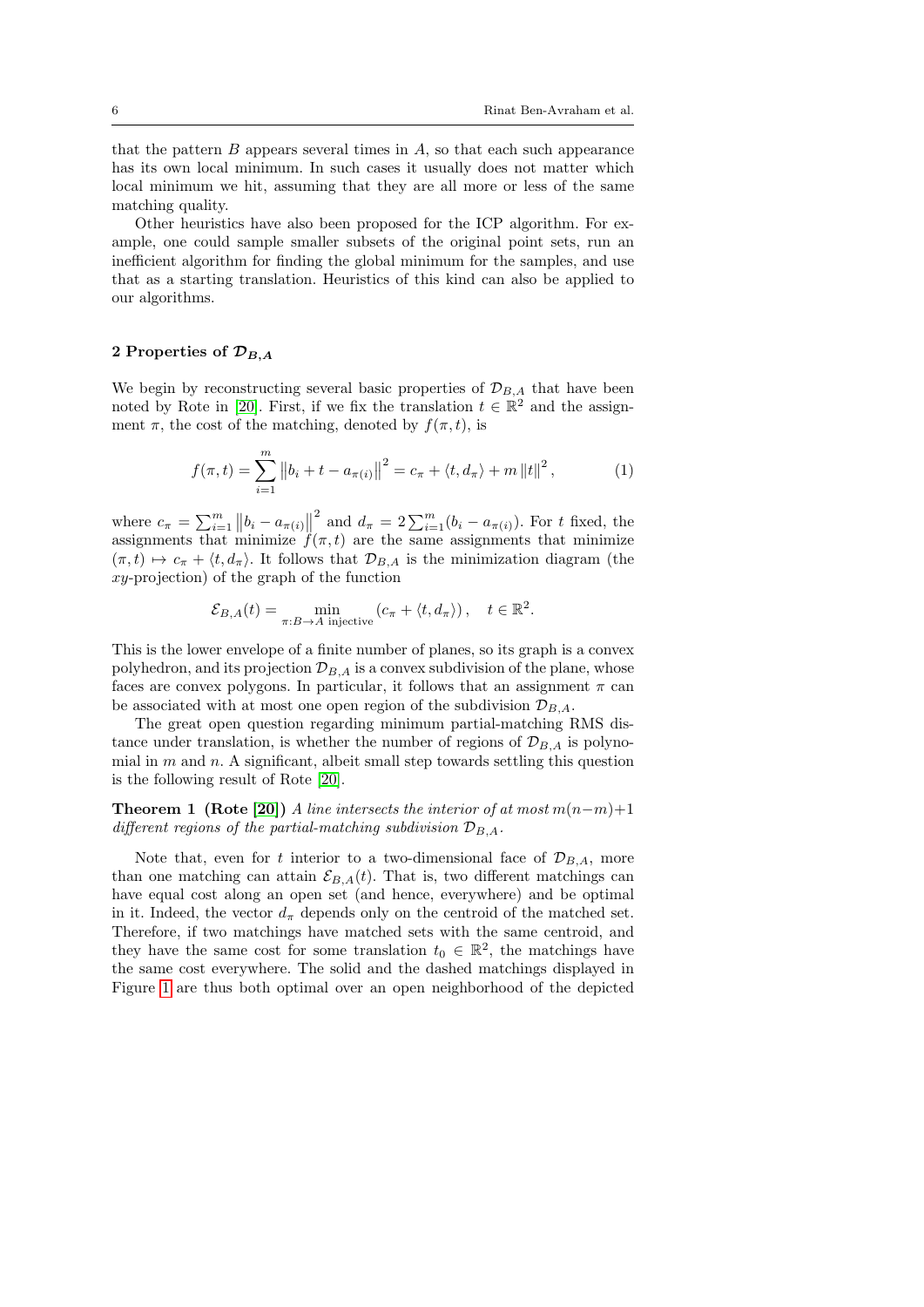

<span id="page-6-0"></span>Fig. 1 Two optimal matchings, represented for three translations of B.

translations. Observe that these matchings use the same subset of points in A. It will be shown later that this is in fact a necessary condition for two matchings to be simultaneously optimal in the same open set.

The following property, observed by Rote [\[20\]](#page-30-3), seems to be well known [\[25\]](#page-30-2).

<span id="page-6-2"></span>**Lemma 1** For any  $A' \subseteq A$ , with  $|A'| = m$ , the optimal assignments that realize the minimum  $M(B + t, A')$  are independent of the translation  $t \in \mathbb{R}^2$ .

*Proof* For A' fixed,  $d_{\pi}$  is independent of  $\pi$ , so any assignment  $\pi$  that minimizes  $c_{\pi} = \mathcal{E}_{B,A}(0)$  minimizes  $\mathcal{E}_{B,A}(t)$  for any t.

Next, we derive several additional properties of  $\mathcal{D}_{B,A}$  which show that the diagram has, locally, low-order polynomial complexity.

<span id="page-6-1"></span>**Lemma 2** Every edge of  $\mathcal{D}_{B,A}$  has a normal vector of the form  $a_j - a_i$  for suitable  $i \neq j \in \{1, \ldots, n\}.$ 

*Proof* Let  $E$  be an edge common to the regions associated with the injections  $\pi, \sigma : B \to A$ . By definition,  $f(\pi, t) = f(\sigma, t) \leq f(\delta, t)$  for every injection  $\delta: B \to A$  and for any  $t \in E$ . So E is contained in the line

$$
\ell(\pi,\sigma) := \{t \in \mathbb{R}^2 \mid \langle t, d_\pi - d_\sigma \rangle = c_\sigma - c_\pi\}.
$$

Let  $\pi \Delta \sigma = (\pi \setminus \sigma) \cup (\sigma \setminus \pi)$ . It is easy to see that  $\pi \Delta \sigma$  consists of a vertexdisjoint union of alternating cycles and alternating paths; that is, the edges of each cycle and path alternate between edges of  $\pi$  and edges of  $\sigma$ . Also, each path (and, trivially, each cycle) is of even length. Let  $\gamma_1, \ldots, \gamma_p$  be these cycles and paths. Every cycle and every path can be "flipped" independently while preserving the validity of the matching; that is, we can choose, within any of the  $\gamma_i$ 's, either all the edges corresponding to  $\pi$  or all the ones corresponding to  $\sigma$ , without interfering with other cycles or paths, so that the resulting collection of edges still represents an injection from B into A. Observe now that  $\ell(\pi, \sigma) = \{t \in \mathbb{R}^2 \mid \langle t, \sum_{j=1}^p d_{\gamma_j} \rangle = -\sum_{j=1}^p c_{\gamma_j} \},\$  where  $d_{\gamma_j}$  is the sum of the terms in  $d_{\pi} - d_{\sigma}$  that involve only the  $a_i \in A$  contained in  $\gamma_j$  and  $c_{\gamma_j}$  is analogously defined for  $c_{\pi} - c_{\sigma}$ . Note that  $d_{\gamma_j}$  is 0 for every cycle  $\gamma_j$ and, therefore, at least one of the  $\gamma_j$ 's is a path. (Otherwise,  $d_{\pi} - d_{\sigma} = 0$ and  $\ell(\pi, \sigma)$  is either empty or the entire plane, contrary to our assumptions.) Then, we must have  $\langle t, d_{\gamma_j} \rangle = -c_{\gamma_j}$  for all  $j = 1, \ldots, p$  and every  $t \in \ell(\pi, \sigma)$ .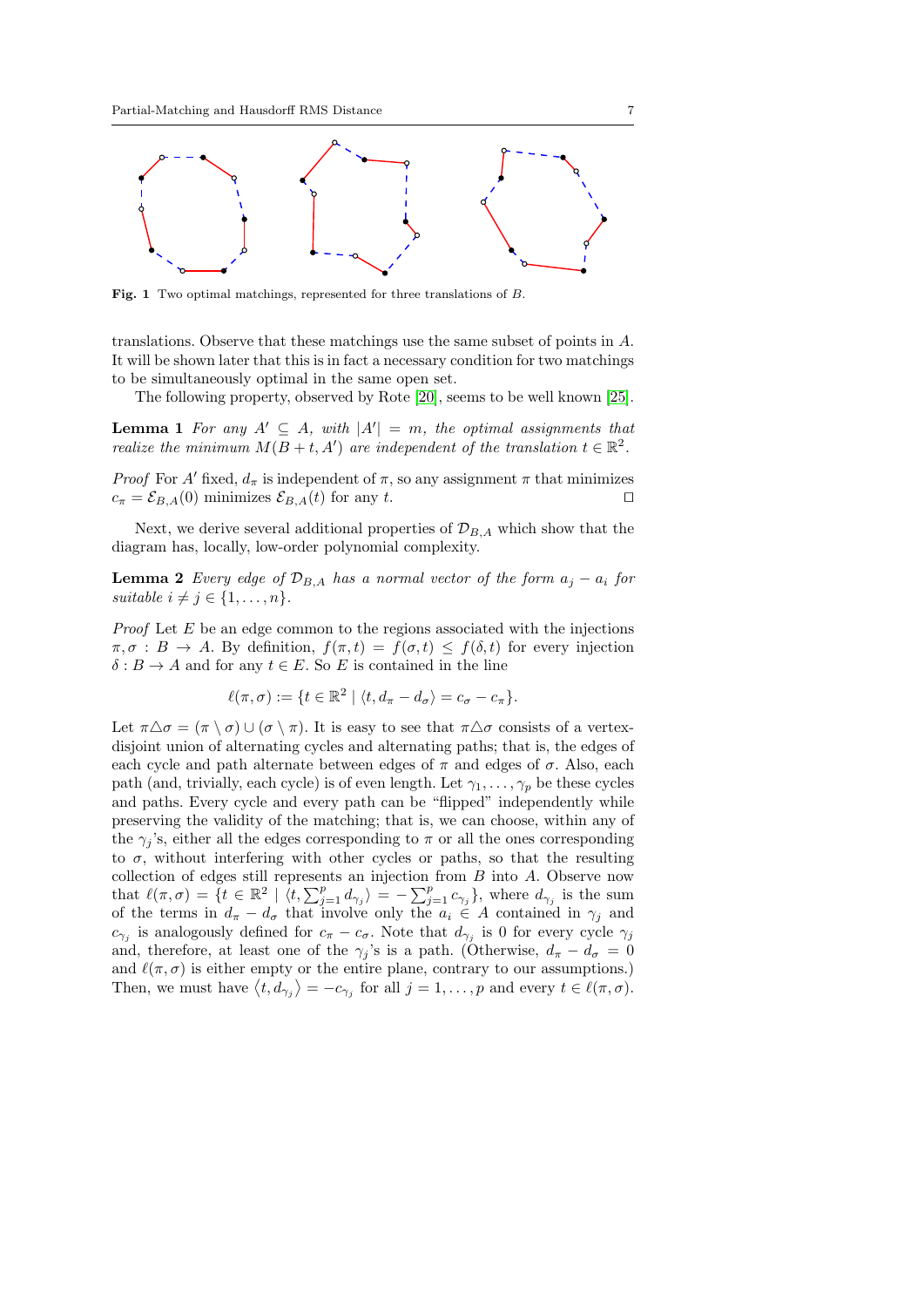Otherwise, a flip in a path or a cycle violating this equation would contradict the optimality of  $\pi$  or of  $\sigma$  along  $\ell(\pi, \sigma)$ . Therefore, all the nonzero vectors  $d_{\gamma_i}$ must be orthogonal to  $\ell(\pi, \sigma)$ . Hence, the direction of  $d_{\pi} - d_{\sigma}$  is the same as the one of  $d_{\gamma_j}$  for every path  $\gamma_j$ . If a path, say  $\gamma_1$ , starts at some  $a_j$  and ends at some  $a_i$ , then  $d_{\gamma_1} = a_j - a_i$ , which concludes the proof.  $\square$ 

Remarks. It follows from the proof of Lemma [2](#page-6-1) that  $d_{\gamma}$  is 0 if and only if  $\gamma$ is a cycle. This fact implies that, if two matchings have the same cost over an open set, their symmetric difference consists only of cycles, which implies that they match the same subset of  $A$ , as claimed above. Note also that if  $A$  is in general position then  $\pi \triangle \sigma$  has exactly one alternating path, and the pair  $a_i$ ,  $a_i$  is unique.

<span id="page-7-0"></span>**Lemma 3** (i)  $\mathcal{D}_{B,A}$  has at most  $4m(n-m)$  unbounded regions.

- <span id="page-7-2"></span>(ii) Every region in  $\mathcal{D}_{B,A}$  has at most  $m(n-m)$  edges.
- (iii) Every vertex in  $\mathcal{D}_{B,A}$  has degree at most  $2m(n-m)$ .
- <span id="page-7-1"></span>(iv) Any convex path can intersect at most  $m(n-m) + n(n-1)$  regions of  $\mathcal{D}_{B,A}.$

Proof (i) Take a bounding box that encloses all the vertices of the diagram. By Theorem [1,](#page-5-0) every edge of the bounding box crosses at most  $m(n-m)+1$ regions of  $\mathcal{D}_{B,A}$ . The edges of the box traverse only unbounded regions, and cross every unbounded region exactly once, except for the coincidences of the last region traversed by an edge and the first region traversed by the next edge.

(ii) By Lemma [2,](#page-6-1) the normal vector of every edge of a region corresponding to an injection  $\pi$  is a multiple of  $a_i - a_i$  for some  $a_i \in \pi(B)$  and  $a_j \notin \pi(B)$ . There are exactly  $m(n - m)$  such possibilities.

(iii) Let v be a vertex of  $\mathcal{D}_{B,A}$ . Draw two generic parallel lines close enough to each other to enclose  $v$  and no other vertex. Each edge adjacent to  $v$  is crossed by one of the lines, and by Theorem [1](#page-5-0) each of these lines crosses at most  $m(n-m)$  edges.

(iv) We use the following property that was observed in Rote's proof of Theorem [1.](#page-5-0) Suppose that we translate  $B$  along a line in some direction  $v$ . Rank the points of A by their order in the v-direction, i.e.,  $a < a'$  means that  $\langle a, v \rangle < \langle a', v \rangle$  (for simplicity, assume that v is generic so there are no ties). Let  $\Phi$  denote the sum of the ranks of the m points of A that participate in an optimal partial matching. As Rote has shown, whenever the set matched by the optimal assignments changes,  $\Phi$  must increase.

Now follow our convex path  $\gamma$ , which, without loss of generality, can be assumed to be polygonal. As we traverse an edge of  $\gamma$ ,  $\Phi$  obeys the above property, increasing every time we cross into a new region of  $\mathcal{D}_{B,A}$ . When we turn (counterclockwise) at a vertex of  $\gamma$ , the ranking of A may change, but each such change consists of a sequence of swaps of consecutive elements in the present ranking. At each such swap,  $\Phi$  can decrease by at most 1. Since  $\gamma$ is convex, each pair of points of A can be swapped at most twice, so the total decrease in  $\Phi$  is at most  $2{n \choose 2} = n(n-1)$ .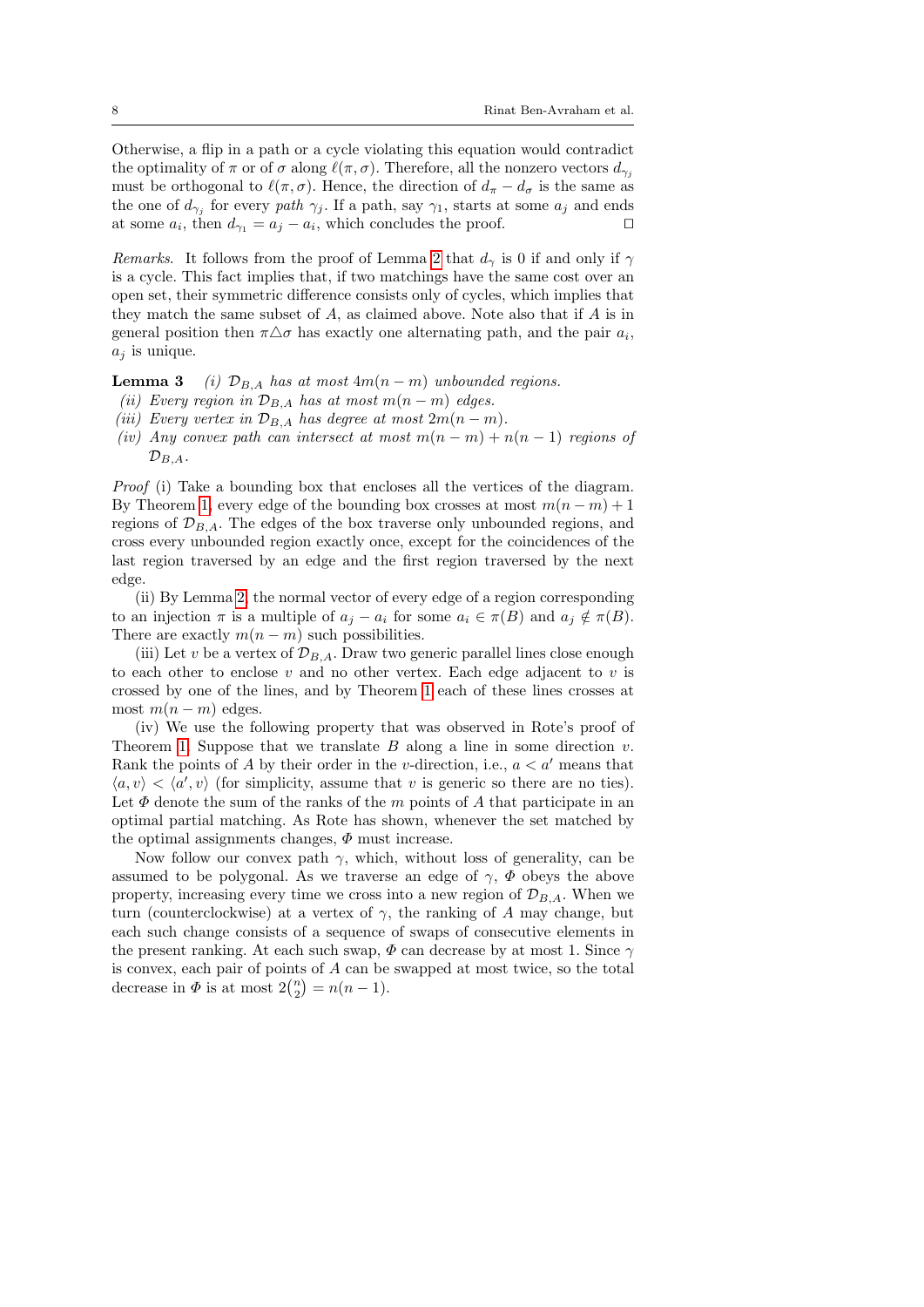In conclusion, the accumulated increase in  $\Phi$ , and thus also the total number of regions of  $\mathcal{D}_{B,A}$  crossed by  $\gamma$ , is at most

$$
(n+(n-1)+\ldots+(n-m+1)) - (1+2+\ldots+m) + n(n-1) = m(n-m)+n(n-1),
$$
as desired.

Remark. In order to gain better understanding of how the potential  $\Phi$ , introduced in the proof of Lemma  $3(iv)$  $3(iv)$ , changes when the set  $B$  is translated along a convex path, consider a standard dual construction [\[7\]](#page-29-4), where the points  $a \in A$  are mapped to lines  $a^*$  in the following manner:

$$
a = (a_x, a_y) \longmapsto y = a_y x + a_x.
$$

The duality is order preserving in the sense that, given two points  $a_1, a_2$ , and a direction  $u = (u_x, u_y)$  with  $u_x > 0$  in the primal plane, then it can be easily checked that  $\langle a_2, u \rangle > \langle a_1, u \rangle$  if and only if  $a_2$  is above  $a_1$  at the x-coordinate that corresponds to  $u_y/u_x$  in the dual plane, i.e., to the direction of u. Thus, we get an arrangement of  $n$  lines, in which the heights of the lines at any x-coordinate in the dual plane represent the order of the points of A along the corresponding direction in the primal plane; see Figure [2](#page-8-0) for an illustration.



<span id="page-8-0"></span>Fig. 2 An example for a convex path with three highlighted directions, a set of four given points, and the resulting dual arrangement. The order  $(a_4, a_3, a_2, a_1)$  of the points in the primal x-direction corresponds to the order of the intercepts of the dual lines on the  $y$ -axis.

Furthermore, for each point on a convex path, we can mark at the corresponding x-coordinate in the dual plane, the  $m$  dual lines that correspond to the m points which are currently (optimally) matched. By the observations in the proofs for Rote's Theorem [1](#page-5-0) in [\[20\]](#page-30-3), if the subset  $A'$  of  $A$  matched by the optimal matching changes, it must be that some point  $a_-\in A'$  is replaced by a point  $a_+ \in A \setminus A'$  further in the direction of the line. Indeed, there is such a pair for each path in the symmetric difference of the old and the new matchings. In our dual setting, it simply means that when a matching changes, the points sitting on the dual lines of the matched points of A can only skip upwards to a line that passes above them. The sum of the indices of the marked lines (those that participate in the matching) is exactly the sum of the ranks defined in the proof of Theorem [1.](#page-5-0)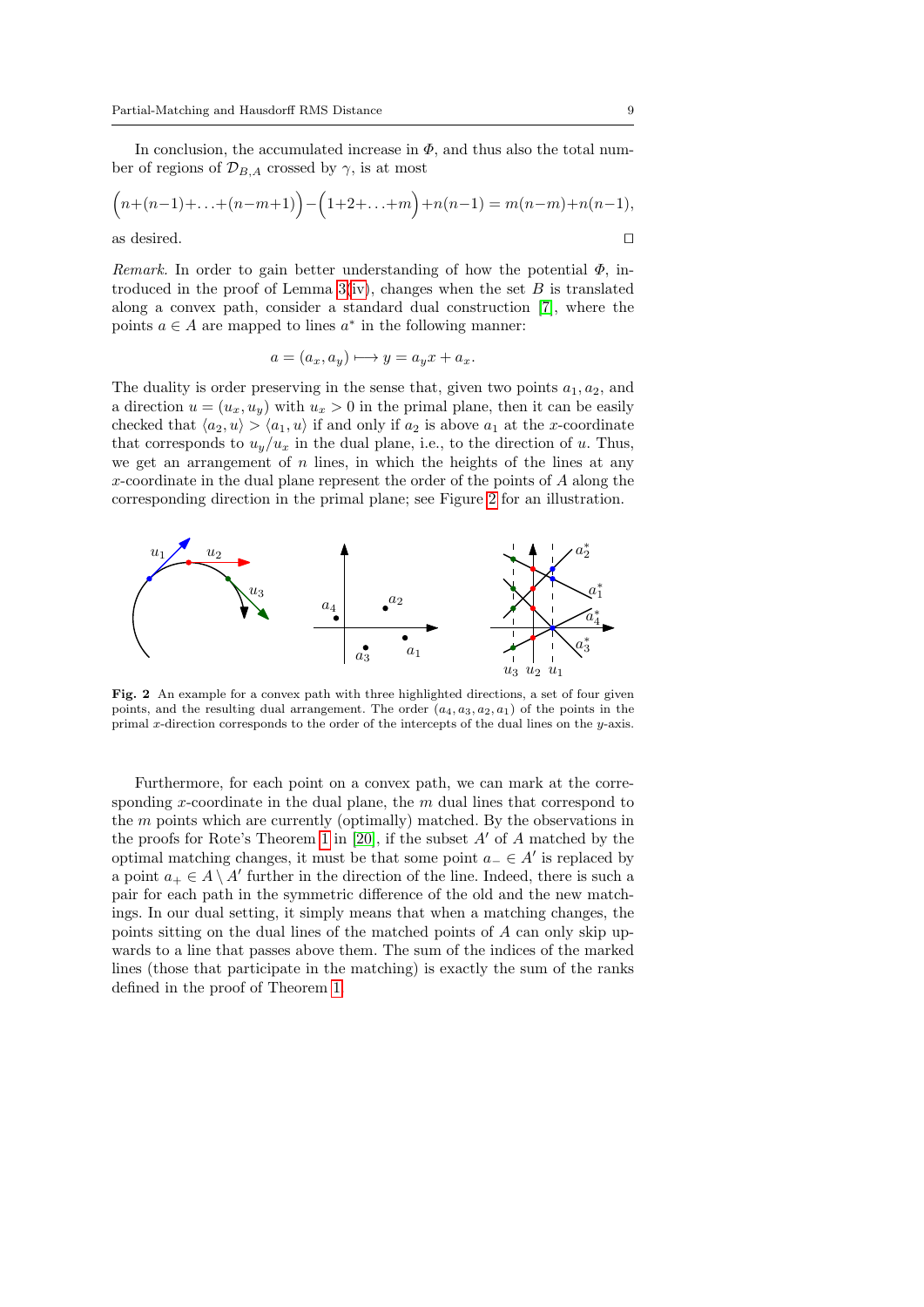This dual setting also demonstrates how and when  $\Phi$  could drop — it happens in a direction orthogonal to the direction dual to an intersection point of two dual lines, and thus the height of a matched point (its rank) can drop by 1. If one can bound the amount of such drops, i.e., for  $m$  points moving along the  $n$  dual lines, from left to right, skipping from line to line only upwards, then it immediately gives a bound for the number of intersections of a convex path with  $\mathcal{D}_{B,A}$ . Unfortunately, an almost quadratic lower bound for the complexity of such monotone paths was in fact presented in [\[4\]](#page-29-5), and thus it seems hopeless to get a significantly better upper bound for the amount of intersections of a convex path with  $\mathcal{D}_{BA}$  without exploiting any additional geometric properties.

#### 3 Bounds on the complexity of  $\mathcal{D}_{B,A}$

In this section, we focus on establishing a global bound on the complexity of the diagram  $\mathcal{D}_{B,A}$ . We begin by deriving the following technical auxiliary results.

<span id="page-9-2"></span>**Lemma 4** Let  $\pi$  be an optimal matching for a fixed translation  $t \in \mathbb{R}^2$  such *that*  $||b_p + t - a_r||$  ≠  $||b_p + t - a_s||$  *for all*  $p \in \{1, ..., m\}$  *and*  $r, s \in \{1, ..., n\}$ with  $r \neq s$ .

- <span id="page-9-0"></span>(i) There is no cyclic sequence  $(i_1, i_2, \ldots, i_k, i_1)$  satisfying
- <span id="page-9-3"></span> $||b_{i_j} + t - a_{\pi(i_j)}|| > ||b_{i_j} + t - a_{\pi(i_{j+1})}||$  for all  $j \in \{1, ..., k\}$  (modulo k). (ii) Each point of  $B + t$  is matched to one of its m nearest neighbors in A.
- <span id="page-9-1"></span>(iii) At least one point in  $B + t$  is matched to its nearest neighbor in A.
- <span id="page-9-4"></span>(iv) There exists an ordering  $(b_1, \ldots, b_m)$  of the elements of B, such that each  $b_k + t$  is assigned by  $\pi$  to its nearest neighbor in  $A \setminus \{(b_{\pi(1)}, \ldots, b_{\pi(k-1)}\},\$ for  $k = 1, \ldots, m$ . In particular,  $b_k$  is assigned to one of its k nearest neighbors in A, for  $k = 1, \ldots, m$ .

Proof (i) For the sake of contradiction, we assume that there exists a cyclic sequence that satisfies all the prescribed inequalities. Consider the assignment  $\sigma$ defined by  $\sigma(i_j) = \pi(i_{j+1})$  for all  $j \in \{1, ..., k\}$  (modulo k) and  $\sigma(\ell) = \pi(\ell)$  for all other indices  $\ell$ . Since  $\pi$  is a one-to-one matching, we have that  $\pi(i_j) \neq \pi(i_{j'})$ for all distinct  $j, j' \in \{1, ..., k\}$  and, consequently,  $\sigma$  is one-to-one as well. It is easily checked that  $f(\sigma, t) < f(\pi, t)$ , contradicting the optimality of  $\pi$ .

(ii) For contradiction, assume that, for some point  $b \in B$ ,  $b + t$  is not matched by  $\pi$  to one of its m nearest neighbors in A. Then, at least one of these neighbors, say a, cannot be matched (because these  $m$  points can be claimed only by the remaining  $m-1$  points of  $B+t$ ). Thus, we can reduce the cost of  $\pi$  by matching  $b + t$  to a, a contradiction that establishes the claim.

(iii) Again we assume for contradiction that  $\pi$  does not match any of the points of  $B + t$  to its nearest neighbor in A. We construct the following cyclic sequence in the matching  $\pi$ . We start at some arbitrary point  $b_1 \in B$ , and denote by  $a_1$  its nearest neighbor in A (to simplify the presentation, we do not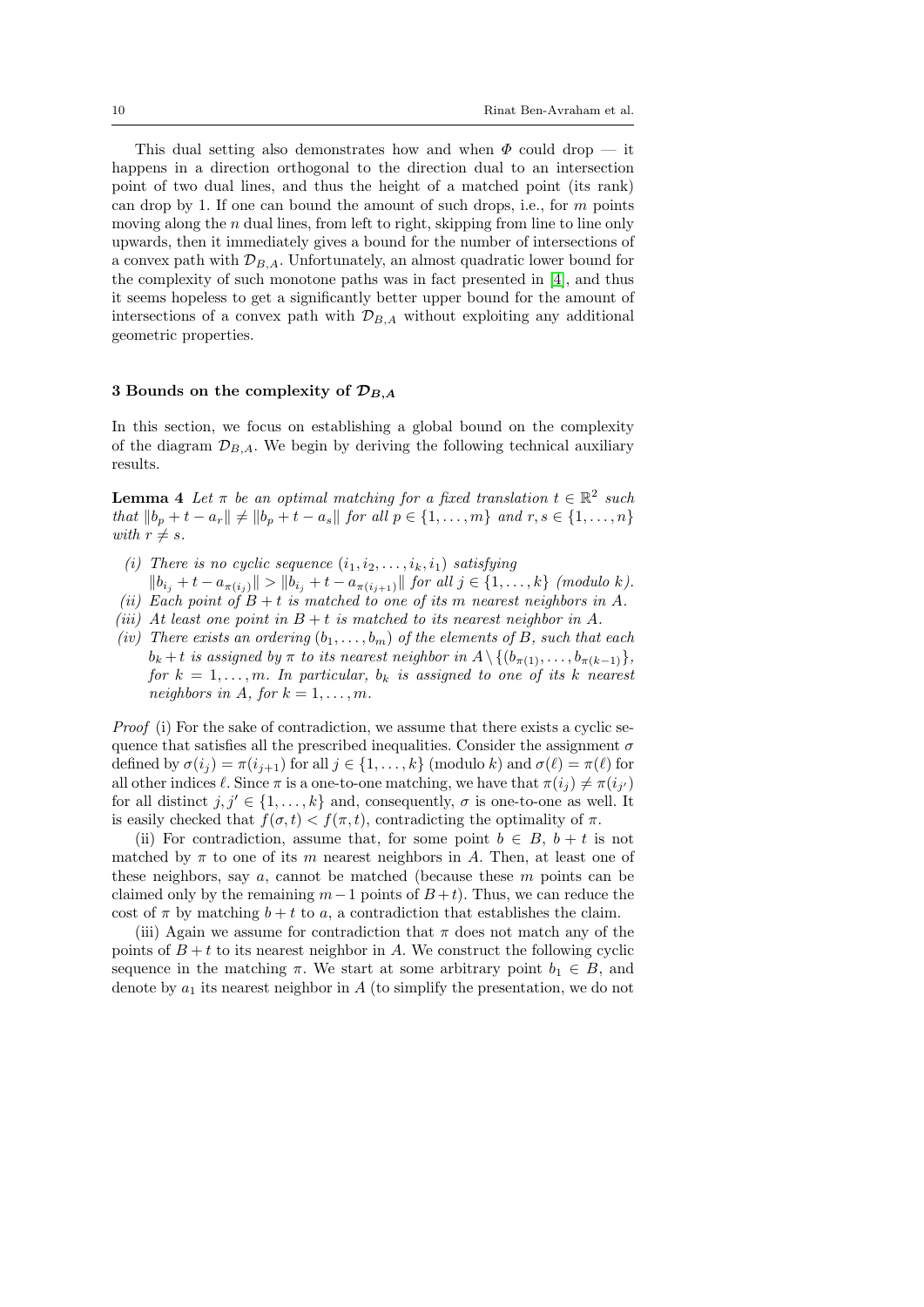explicitly mention the translation t in what follows). By assumption,  $b_1$  is not matched to  $a_1$ . If  $a_1$  is also not claimed in  $\pi$  by any of the points of B, then  $b_1$ could have claimed it, thereby reducing the cost of  $\pi$ , which is impossible. Let then  $b_2$  denote the point that claims  $a_1$  in  $\pi$ . Again, by assumption,  $a_1$  is not the nearest neighbor  $a_2$  of  $b_2$ , and the preceding argument then implies that  $a_2$  must be claimed by some other point  $b_3$  of B. We continue this process, and obtain an alternating path  $(b_1, a_1, b_2, a_2, b_3, \ldots)$  such that the edges  $(b_i, a_i)$  are not in  $\pi$ , and the edges  $(b_{i+1}, a_i)$  belong to  $\pi$ , for  $i = 1, 2, \ldots$  The process must terminate when we reach a point  $b_k$  that either coincides with  $b_1$ , or is such that its nearest neighbor is among the already encountered points  $a_i$ ,  $i < k$ . We thus obtain a cyclic sequence as in part [\(i\)](#page-9-0), reaching a contradiction.

(iv) Start with some point  $b_1 \in B$  such that  $b_1 + t$  goes to its nearest neighbor  $a_1$  in A in the optimal partial matching  $\pi$ ; such a point exists by part [\(iii\)](#page-9-1). Delete  $b_1$  from B, and  $a_1$  from A. The restriction of  $\pi$  to the points in  $B \setminus \{b_1\}$  is an optimal matching for  $B \setminus \{b_1\}$  and  $A \setminus \{a_1\}$  (relative to t), because otherwise we could have improved  $\pi$  itself. We apply part [\(iii\)](#page-9-1) to the reduced sets, and obtain a second point  $b_2 \in B \setminus \{b_1\}$  whose translation  $b_2 + t$  is matched to its nearest neighbor  $a_2$  in  $A \setminus \{a_1\}$ , which is either its first or second nearest neighbor in the original set A. We keep iterating this process until the entire set  $B$  is exhausted. At the  $k$ -th step we obtain a point  $b_k \in B \setminus \{b_1, \ldots, b_{k-1}\}\$ , such that the nearest neighbor  $a_k$  in  $A \setminus \{a_1, \ldots, a_{k-1}\}\$  is matched to  $b_k$  by  $\pi$ is matched to  $b_k$  by  $\pi$ .

Observe that the geometric properties in Lemma [4](#page-9-2) can be interpreted in purely combinatorial terms. That is, for t fixed, associate with each  $b_i \in B$ an ordered list  $L_t(b_i)$ , called its *preference list*, which consists of the points of A sorted by their distances from  $b_i + t$ . A matching  $\pi : B \hookrightarrow A$  is said to be better than another (distinct) matching  $\sigma : B \hookrightarrow A$  if either  $\pi(b) = \sigma(b)$  or  $\pi(b)$  appears before  $\sigma(b)$  in the preference list of b, for each  $b \in B$ . A matching is called *Pareto efficient* (hereafter, *efficient*, for short) if there is no better matching. For the balanced case,<sup>[2](#page-10-0)</sup> where  $m = n$ , being efficient is equivalent to the non-existence of a cycle as in Lemma [4\(](#page-9-2)[i\)](#page-9-0) (see [\[23\]](#page-30-9)). In the unbalanced case, where we have  $m < n$  ordered lists on n elements, these properties are not equivalent. However, we now give a simple proof of the fact that optimal matchings are efficient.

<span id="page-10-1"></span>**Lemma 5** Let  $t \in \mathbb{R}^2$  be such that  $||b_p + t - a_r|| \neq ||b_p + t - a_s||$  for all  $p \in \{1, \ldots, m\}$  and  $r, s \in \{1, \ldots, n\}$  with  $r \neq s$ . Every optimal matching for t is an efficient matching for the corresponding set  $L = \{L_t(b_i) | i \in \{1, ..., m\}\}\$ of preference lists.

*Proof* Let  $\pi$  be an optimal matching for  $B+t$  and A. If  $\pi$  is not efficient for L, there is a better matching. That is, there exists a matching  $\sigma \neq \pi$  such that for all  $b_i \in B$  either  $\sigma(b_i) = \pi(b_i)$  or  $\sigma(b_i)$  appears before  $\pi(b_i)$  in  $L_t(b_i)$ . Then

<span id="page-10-0"></span><sup>&</sup>lt;sup>2</sup> For the case  $m = n$ , the problem of finding an efficient matching was studied in the game theory literature under the name of the House Allocation Problem.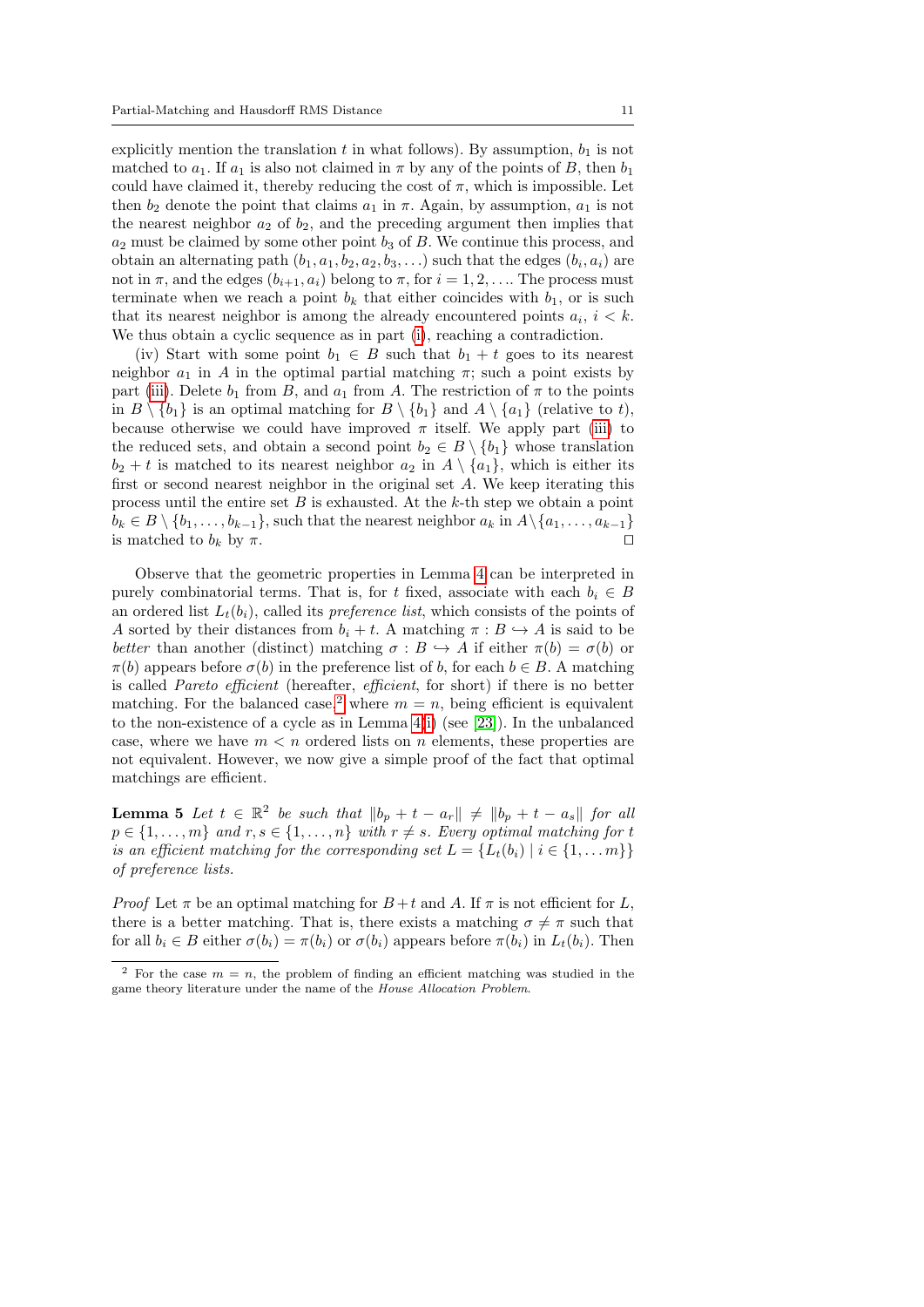$||b_i + t - \sigma(b_i)||^2 \le ||b_i + t - \pi(b_i)||^2$  for all  $b_i \in B$  and, since  $\sigma \neq \pi$ , we have  $f(\sigma, t) < f(\pi, t)$ , which contradicts the optimality of  $\pi$ .

Note also that the proofs of parts Lemma  $4(ii)$  $4(ii)$ –[\(iv\)](#page-9-4) can be carried out in this abstract setting, and hold for any efficient matching where there are no ties in the preference lists. Part [\(iv\)](#page-9-4) immediately yields an upper bound of  $m!$  on the number of efficient matchings and, in addition, implies that only the first m elements of each  $L_t(b_i)$  are relevant. A similar bound for the balanced case is implicitly implied by the results in [\[1\]](#page-29-6). The bound is tight for the combinatorial problem, since if the ordered lists all coincide there are  $m!$  different efficient matchings.

A recent study, motivated by the extended abstract [\[15\]](#page-30-6), the precursor of this work, considers this combinatorial problem and derives the following result.

<span id="page-11-0"></span>Lemma 6 (Asinowski et al. [\[3\]](#page-29-7)) The number of elements that belong to some efficient matching with respect to m ordered preference lists is at most  $m(\ln m + 1)$ .

The properties derived so far imply the following significantly improved upper bound on the complexity of  $\mathcal{D}_{B,A}$ .

<span id="page-11-1"></span>**Theorem 2** The combinatorial complexity of  $\mathcal{D}_{B,A}$  is  $O(n^2m^{3.5}(e \ln m + e)^m)$ .

*Proof* The proof has two parts. First, we identify a convex subdivision  $K$  such that in each of its regions the first  $m$  elements of each of the ordered preference lists  $L_t(b)$  of neighbors of each  $b + t$ , according to their distance from  $b + t$ , are fixed for all  $b \in B$ , and appear in a fixed order in the list. We show that the complexity of K is only polynomial; specifically, it is  $O(n^2m^4)$ . Second, we give an upper bound on how many regions of  $\mathcal{D}_{B,A}$  can intersect a given region of K, using Lemma [6.](#page-11-0) Together, these imply an upper bound on the complexity of  $\mathcal{D}_{B,A}$ .

In order to bound the complexity of K, fix  $b \in B$ , and consider the coarser subdivision  $V(b, A)$ , in which only the single list  $L_t(b)$  is required to be fixed within each cell. A naive way of bounding the complexity of  $\mathcal{V}(b, A)$  is to draw all the  $O(n^2)$  bisectors between the pairs of points in  $A - b$ , and form their arrangement. Each cell of the arrangement has the desired property, as is easily checked. As a matter of fact, this naive analysis can be applied to the entire structure, over all  $b \in B$ , in which the arrangement obtained for the individual members  $b \in B$  are overlayed into one common arrangement. Altogether there are  $O(n^2m)$  such bisectors, and their arrangement thus consists of  $O(n^4m^2)$ regions.

We obtain an improved bound of  $O(n^2m^4)$  on the complexity of K. For this, note that it suffices to draw only relevant portions of some of the bisectors. Specifically, let  $b \in B$  and  $a, a' \in A$ . In view of Lemma [4\(](#page-9-2)[ii\)](#page-9-3), we need to consider only the portion of the bisector  $\beta_{a-b,a'-b}$  between  $a-b$  and  $a'-b$ that consists of those points t such that a and  $a'$  are among the m nearest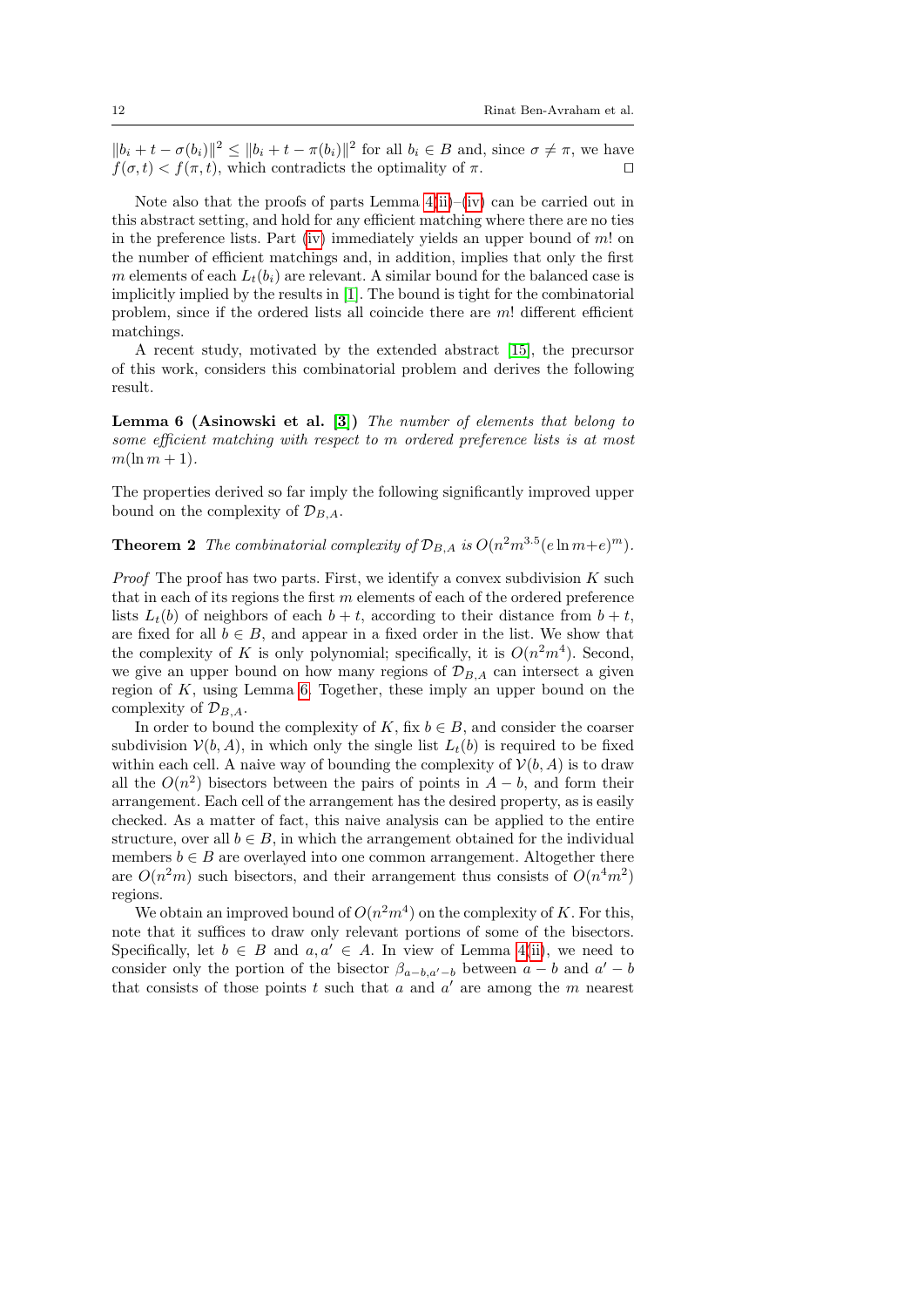neighbors of  $b + t$  in A; other portions of the bisector are "transparent" and have no effect on the structure of K.

In general, the relevant portion of a bisector  $\beta_{a-b,a'-b}$  need not be connected. To simplify the analysis, we will bound the number of (entire) bisectors of this form whose relevant portion is nonempty. Moreover, we will carry out this analysis for each  $b \in B$  separately.

This analysis can be carried out via the Clarkson-Shor technique [\[9\]](#page-29-8), albeit in a somewhat non-standard manner. Specifically, with b fixed, we have the set A of n points, and a system of bisectors  $\beta_{a-b,a'-b}$ , each defined by two points  $a, a' \in A$ . Each bisector  $\beta_{a-b,a'-b}$  has a *conflict set*, which we define to be a smallest subset  $A'$  of  $A$ , such that there exists a point  $t$  on the bisector, such that the two nearest neighbors of  $b+t$  in  $A\setminus A'$  are a and a'. Clearly, the conflict set is not uniquely defined, but this is fine for the Clarkson-Shor technique to apply, because, if we draw a random sample  $R$  of  $A$ , it still holds that the probability that  $\beta_{a-b,a'-b}$  will generate an edge of the Voronoi diagram of  $R - b$  is at least the probability that a and a' are chosen in R and none of the points in the specific conflict set is chosen. This lower bound suffices for the Clarkson-Shor technique to apply, and it implies that the number of bisectors that contribute a portion to  $\mathcal{V}(b, A)$  (each of which has a conflict set of size at most m) is  $O(m^2)$  times the complexity of the Voronoi diagram of  $R - b$ , for a random sample  $R$  of  $n/m$  points of  $A$ . That is, the number of such bisectors is  $O(nm)$ , instead of the number  $O(n^2)$  of all bisectors. Summing over  $b \in B$ , we obtain a total of  $O(nm^2)$  bisectors instead of  $O(n^2m)$ . The claim about the complexity of  $K$  is now immediate.

We now consider all possible translations  $t$  in the interior of some fixed region  $\tau$  of K and their corresponding optimal matchings. Lemma [5](#page-10-1) ensures that all of them must be efficient with respect to the fixed preference lists  $L_t(b)$ , for  $b \in B$ . In addition, Lemma [1](#page-6-2) ensures that we only need to bound the number of different image sets of such efficient matchings. Using the bound in Lemma [6,](#page-11-0) we can derive that the number of optimal matchings for translations in  $\tau$  is then at most

$$
\binom{m(\ln m+1)}{m} \le \frac{m^m(\ln m+1)^m}{m!} = O\left(\frac{(e\ln m+e)^m}{\sqrt{m}}\right),
$$

where in the second step we used Stirling's approximation. Hence, by multiplying this bound by the number of regions in  $K$ , we conclude that the number of assignments corresponding to optimal matchings, and thus also the complexity of  $\mathcal{D}_{B,A}$ , is at most  $O(n^2m^{3.5}(e \ln m + e))$  $\Box$  m).

The following proposition sets an obstruction for the combinatorial approach alone to yield a polynomial bound for  $\mathcal{D}_{B,A}$ .

**Proposition 1** For every  $n \geq \lfloor \frac{m}{2} \rfloor + m$ , there exist m preference lists, with elements in  $\{1,\ldots,n\}$ , with  $\Omega\left(\frac{2^m}{\sqrt{m}}\right)$  different images of efficient matchings.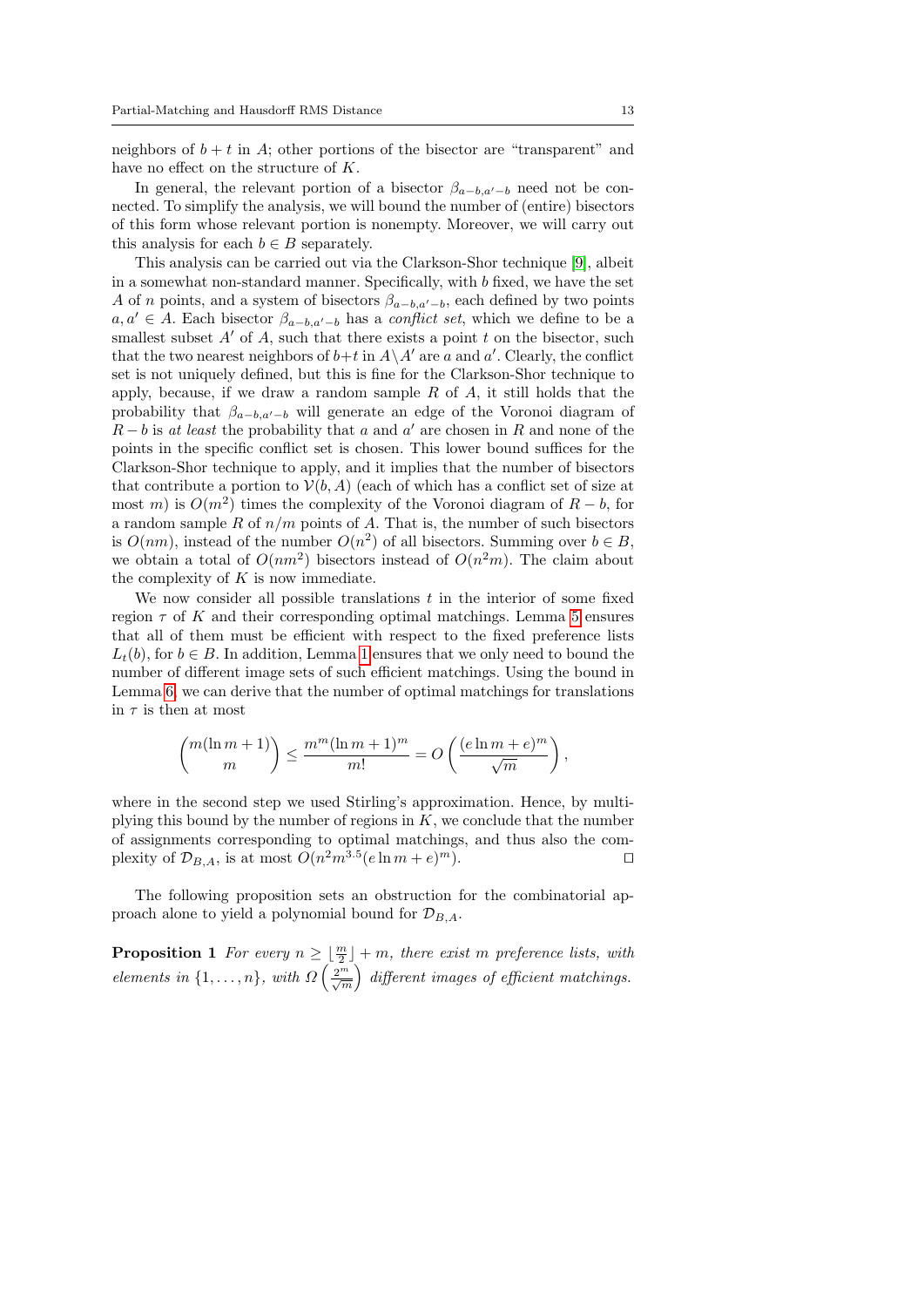*Proof* We construct a set of lists such that for every  $i \in \{1, ..., m\}$  the  $\lfloor \frac{m}{2} \rfloor$ smallest elements are the same (and appearing in the same order); we denote by S the set of these elements. For the position  $\lfloor \frac{m}{2} \rfloor + 1$  of the lists, we use a set S' of m distinct elements such that  $S \cap S' = \emptyset$ . Given a permutation  $\lambda$ of  $\{1, \ldots, m\}$ , consider the matching assigning to each  $i \in \{1, \ldots, m\}$  the first element in its list, in the order  $\lambda$ , that was not assigned to any previous element. It is easy to see that this matching is efficient and that its image consists of S and the subset of S' corresponding to the last  $\lceil \frac{m}{2} \rceil$  positions of λ. Therefore, every subset of S' of size  $\lceil \frac{m}{2} \rceil$  is, together with S, the image of an efficient matching. Hence,  $\binom{m}{\lceil \frac{m}{2} \rceil} = \Omega \left( \frac{2^m}{\sqrt{m}} \right)$  different sets correspond to images of efficient matchings.  $\Box$ 

We now derive a lower bound on the complexity of  $\mathcal{D}_{B,A}$ . Consider the arrangement K introduced in the proof of Theorem [2,](#page-11-1) and note that in the interior of each of its two-dimensional faces the sequence of the first  $m$  points of A closest to  $b_i$  is fixed, and uniquely defined, for all  $b_i \in B$ . Any optimal matching in the interior of a two-dimensional face of  $K$  must be efficient for the corresponding preference lists. We will provide a pair of point sets generating many different preference lists that, in addition, have disjoint sets of efficient matchings. In order to prove it, we need first the following property of the efficient matchings of a certain type of preference lists.

<span id="page-13-1"></span>**Lemma 7** Let  $\mathcal L$  be a set of preference lists  $L_t(b_i)$ , for  $b_i \in B$ , and let  ${a_1, \ldots, a_m}$  be a subset of m distinct points of A, satisfying the following conditions, for some  $0 \le j \le m-1$ .

(a)  $L_t(b_i)$  starts with  $(a_1, a_2, \ldots, a_j)$ , for  $i = 1, \ldots, j$ . (b)  $L_t(b_{j+1})$  starts with  $a_{j+1}$ . (c)  $L_t(b_i)$  starts with  $(a_{i+2},..., a_m)$ , for  $i = j+2,..., m$ .

Then, every efficient matching for  $\mathcal{L}$ , matches B to  $\{a_1, \ldots, a_m\}$ .

*Proof* Let  $\pi : B \to A$  be an efficient matching for L. We prove the stronger claim that

<span id="page-13-0"></span>
$$
\pi(b_i) \in \{a_1, \dots, a_j\}, \quad \text{for } i = 1, \dots, j,
$$
  
\n
$$
\pi(b_{j+1}) = a_{j+1}, \quad \text{and}
$$
  
\n
$$
\pi(b_i) \in \{a_{j+2}, \dots, a_m\}, \text{ for } i = j+2, \dots, m.
$$
\n(2)

For this, we apply the adaptation of Lemma [4\(](#page-9-2)[iv\)](#page-9-4) to the abstract setting, by which there exists an ordering  $(b_{i_1}, \ldots, b_{i_m})$  of the elements of B, such that each  $b_{i_k}$  is assigned by  $\pi$  to the most preferred element in  $L_t(b_{i_k})$  that is not already claimed by one of  $b_{i_1}, \ldots, b_{i_{k-1}}$ , the elements preceding  $b_{i_k}$  in this ordering.

Consider the minimal index  $k_0$  for which one of the assertions in [\(2\)](#page-13-0) is violated. If  $i_{k_0} = j + 1$ , then, by the property of the ordering, there exists another element  $b_{i_k}$ , with  $k < k_0$ , such that  $\pi(b_{i_k}) = a_{j+1}$ . This violates [\(2\)](#page-13-0). This contradicts the minimality of  $k_0$ , so  $k_0 \neq j + 1$ .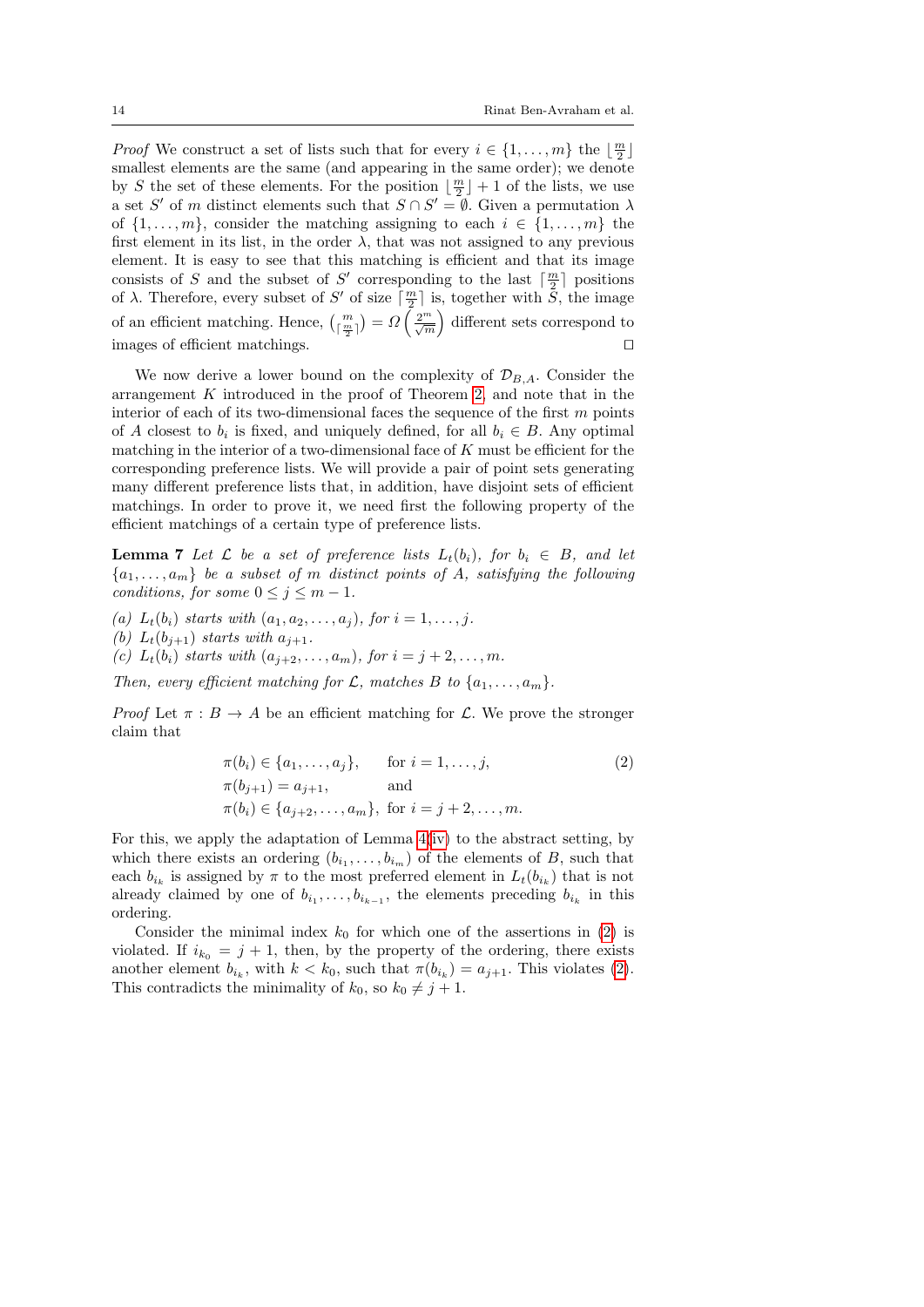<span id="page-14-1"></span>

<span id="page-14-2"></span>Fig. 3 Construction of the lower bound example of Theorem [3.](#page-14-0)

Similarly, assume  $1 \leq i_{k_0} \leq j$ . By the property of the ordering, it must be that  $k_0 > j$ , and there exist j elements  $b_{i_{k_1}}, \ldots, b_{i_{k_j}},$  with  $k_1, \ldots, k_j < k_0$ , such that  $\pi(b_{i_{k_l}}) = a_l$ , for  $l = 1, \ldots, j$ . Since  $1 \leq i_{k_0} \leq j$ , necessarily one of  $k_1, \ldots, k_l$  is larger than j. This means that [\(2\)](#page-13-0) is violated for some  $i_k < k_0$ , which again leads to a contradiction. The case where  $k_0 > j$  is symmetric and can be treated in the same manner.  $\hfill \Box$ 

<span id="page-14-0"></span>**Theorem 3** For any  $m, n \in \mathbb{N}$  with  $n \geq m \geq 2$ , there exist planar point sets A, B with  $|B| = m$  and  $|A| = n$  such that its partial-matching diagram  $\mathcal{D}_{B,A}$ has  $\Omega(m^2(n-m)^2)$  regions.

Proof We describe first a construction similar to the one used for the lower bound in Rote [\[20\]](#page-30-3). Let  $l < k$  be two integer parameters. Let A be the set of k points on the line with coordinates

$$
(l-1)(k-1), (l-1)(k-1)+1, \ldots, l(k-1),
$$

and let  $B$  be the set of  $l$  points with coordinates

$$
0, k-1, 2(k-1), \ldots, (l-1)(k-1),
$$

as depicted in Figure [3\(a\).](#page-14-1) Enumerate the points of A as  $a_1, \ldots, a_k$  and those of B as  $b_1, \ldots, b_l$  in their left-to-right order. Note that, for every point in B, the l closest points of A are the l leftmost points  $a_1, \ldots, a_l$  (in this order). We start moving B to the right. During the motion, exactly one point  $b_i$  of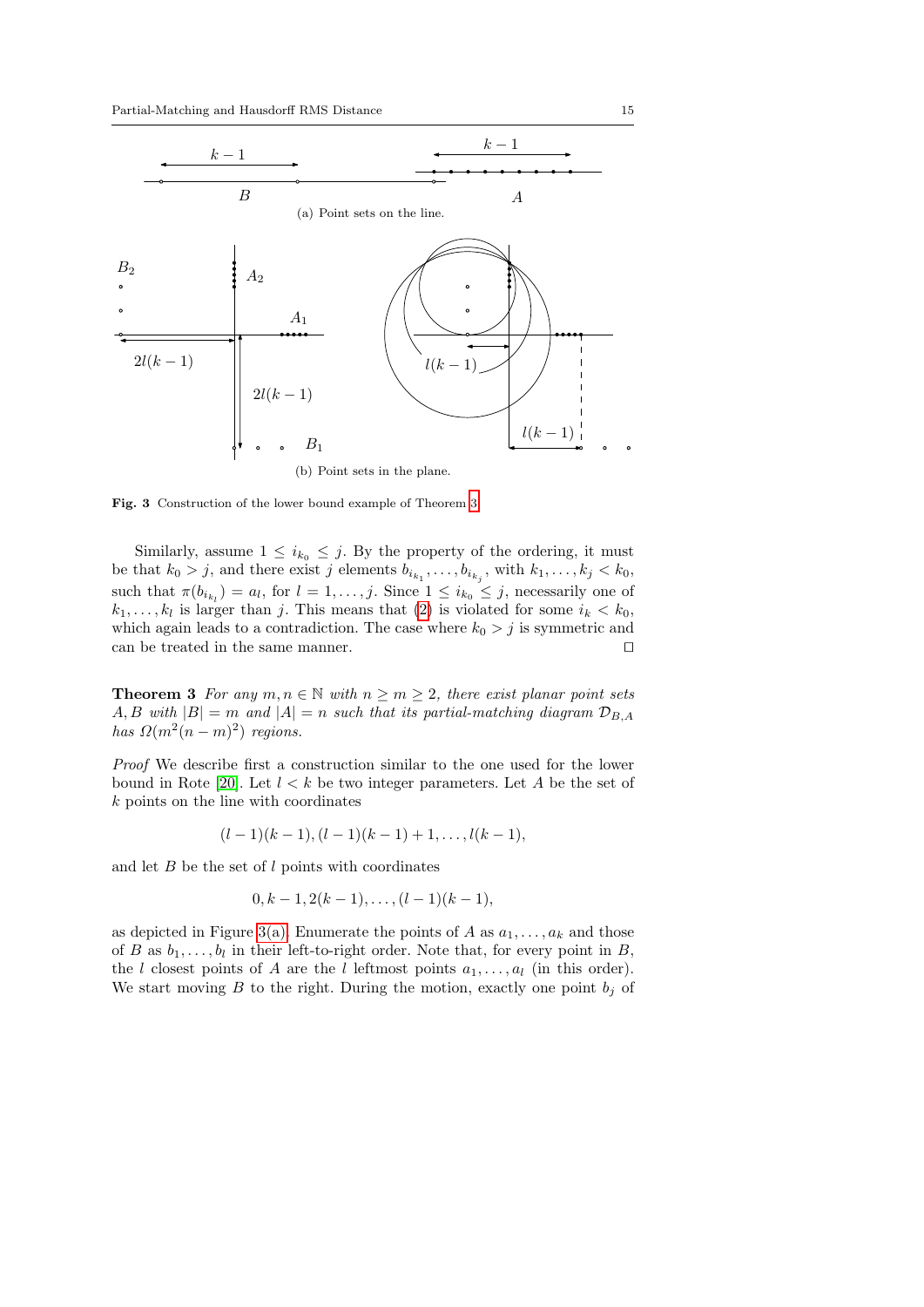B lies "inside" A (until all the points of B have crossed A), and  $b_i$  traverses all the Voronoi regions of  $a_1, \ldots, a_k$  in this order. Fix  $1 \leq j \leq l-1$ ,  $j+1 \leq j \leq k-1$  $i \leq k - l + j + 1$ , and consider the instance of the motion when  $b_{j+1}$  crosses the Voronoi region of  $a_i$ . At this translation t, the j closest neighbors in A of every  $b_{j'}$ ,  $j' \leq j$ , are the j leftmost points  $a_1, \ldots, a_j$ , and the  $l - j - 1$ closest neighbors of every  $b_{j'}$ ,  $j' \ge j+2$ , are the  $l - j - 1$  rightmost points  $a_{k-l+j+2}, \ldots, a_k$ . By Lemma [7,](#page-13-1) in an efficient matching of  $B + t$  to A, the matched subset of A is  $\{a_1, \ldots, a_j, a_i, a_{k-l+j+2}, \ldots, a_k\}$ . We thus obtain at least  $l(k - l)$  distinct optimal matchings.

In order to construct the two-dimensional instance, we assume for simplicity that  $m = 2l$  and  $n = 2k$  are even, and construct the following copies of the sets A and B.

$$
A_1 = \{(lk - l - k + t, 0) | t \in \{1, ..., k\}\},
$$
  
\n
$$
A_2 = \{(0, lk - l - k + t) | t \in \{1, ..., k\}\},
$$
  
\n
$$
B_1 = \{((t - 1)(k - 1), -2l(k - 1)) | t \in \{1, ..., l\}\},
$$
  
\n
$$
B_2 = \{(-2l(k - 1), (t - 1)(k - 1)) | t \in \{1, ..., l\}\};
$$

see Figure [3\(b\).](#page-14-2) Set  $A = A_1 \cup A_2$  and  $B = B_1 \cup B_2$ . For  $s = 1, 2$ , enumerate the elements of  $A_s$  as  $a_1^{(s)}, \ldots, a_k^{(s)}$  $\mathbf{k}^{(s)}$ , and those of  $B_s$  as  $b_1^{(s)}, \ldots, b_l^{(s)}$ , in increasing order of the varying coordinate. We claim that for every choice of

$$
1 \leq j_1, j_2 \leq l - 1
$$
  

$$
j_1 + 1 \leq i_1 \leq k - l + j_1 + 1,
$$
  

$$
j_2 + 1 \leq i_2 \leq k - l + j_2 + 1,
$$

there exists a translation  $t = (t_1, t_2)$ , at which the elements of  $B_s + t$  are matched to the subset  $\{a_1^{(s)}, \ldots, a_{j_s}^{(s)}, a_{i_s}^{(s)}, a_{k-l+j_s+2}^{(s)}, \ldots, a_{k}^{(s)}\}$  $\{a_k^{(s)}\}$  of  $A_s$ , for  $s =$ 1, 2. Indeed, take  $t_1$  to be any horizontal translation at which  $B_1$  is matched to  $\{a_1^{(1)}, \ldots, a_{j_1}^{(1)}, a_{i_1}^{(1)}, a_{k-l+j_1+2}^{(1)}, \ldots, a_{k}^{(1)}\}$  $\binom{1}{k}$ , as provided in the one-dimensional construction. (Note that the fact that  $B_1$  and  $A_1$  are not collinear does not matter, because the order of distances in  $(B_1+t_1)\times A_1$  is the same as the order that would arise if we projected  $B_1 + t_1$  onto the line (x-axis) containing  $A_1$ .) We define  $t_2$  in a fully symmetric manner. The claim holds because, for any such t, the distance between any point  $b \in B_1 + t$  to any point of  $A_2$  is larger than any of the distances between  $b$  and the points of  $A_1$ , and, symmetrically, the distance between any  $b \in B_2 + t$  to any point of  $A_1$  is larger than any of its distances to the points of  $A_2$ . Indeed, the largest translation of  $B_1$  to the right, until (the x-projection of) all its points cross  $A_1$  is  $l(k-1)$ , and a symmetric claim holds for  $B_2$  and  $A_2$ . Hence, for any relevant  $t = (t_1, t_2)$ , the points of  $B_2$  are at distance  $2l(k-1) - t_1$  to the left of the y-axis, so their distances from the points of  $A_1$  are at least

$$
2l(k-1)-t_1+l(k-1)-(k-1)=(3l-1)(k-1)-t_1;
$$

see the right part of Figure [3\(b\).](#page-14-2) On the other hand, the largest distance of a point of  $B_2 + t$  from the points of  $A_2$  is at most (again, see Figure [3\(b\)\)](#page-14-2)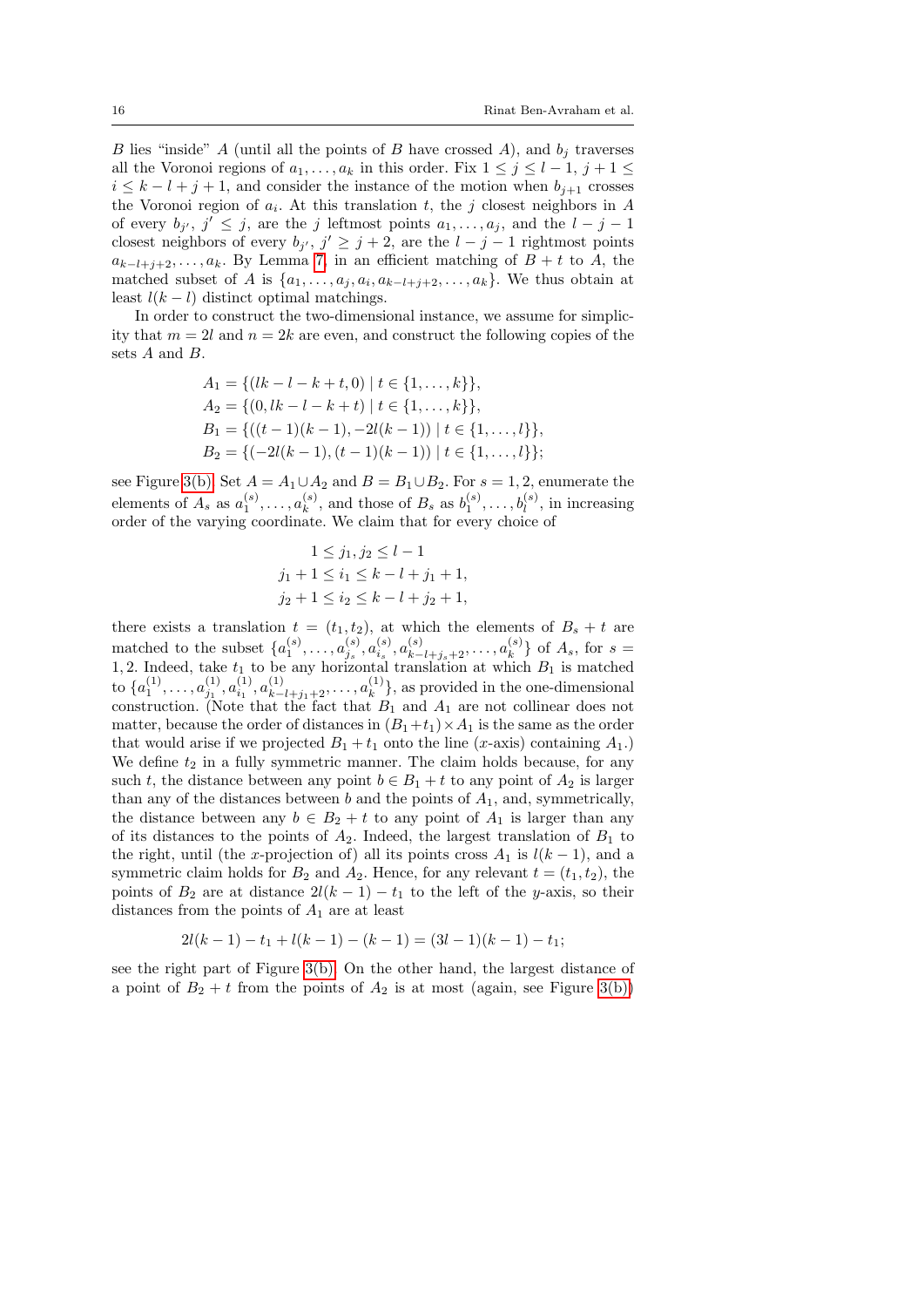$\sqrt{(2l(k-1)-t_1)^2+(l(k-1))^2}$ . Since  $t_1 \leq l(k-1)$ , straightforward calculation shows that  $\sqrt{(2l(k-1)-t_1)^2 + (l(k-1))^2} < (3l-1)(k-1)-t_1$ , provided that  $l$  is at least some small absolute constant. This establishes the claim, and shows that the number of efficient matchings in this case is at least

$$
(l(k-l))^{2} = \frac{1}{4}m^{2}(n-m)^{2},
$$

as asserted. The example can be easily perturbed such that  $A \cup B$  is in general position. position.  $\Box$ 

#### <span id="page-16-0"></span>4 The partial-matching RMS distance under translation

We now concentrate on the algorithmic problem of computing, in polynomial time, a local minimum of the partial-matching RMS distance under translation. Before going into the implementation details, we describe the main ideas of the algorithm.

### 4.1 The high-level algorithm

We "home in" on a local minimum of  $F(t)$  by maintaining a vertical slab I in the plane that is known to contain such a local minimum in its interior, and by repeatedly shrinking it until we obtain a slab  $I^*$  that does not contain any vertex of  $\mathcal{D}_{B,A}$ . That is, any (vertical) line contained in  $I^*$  intersects the same sequence of regions, and, by Theorem [1,](#page-5-0) the number of these regions is  $O(nm)$ . We then find an optimal partial matching assignment in each region, applying the Hungarian algorithm described in the next subsection, and the corresponding explicit (quadratic) expression of  $F(t)$ , and search for a local minimum within each region.

A major component of the algorithm is a procedure, that we call  $\Pi_1(\ell)$ , which, for a given input line  $\ell$ , constructs the intersection of  $\mathcal{D}_{BA}$  with  $\ell$ , computes a global minimum  $t^*$  of F on  $\ell$ , and determines a side of  $\ell$ , in which F attains strictly smaller values than  $F(t^*)$ . If no such decrease is found in the neighborhood of  $t^*$  then it is a local minimum of  $F$ , and we stop.

We use this "decision procedure" as follows. Suppose we have a current vertical slab I, bounded on the left by a line  $\ell^-$  and on the right by a line  $\ell^+$ . We assume that  $\Pi_1$  has been executed on  $\ell^-$  and on  $\ell^+$ , and that we have determined that F assumes smaller values than its global minimum on  $\ell^-$  to the right of  $\ell^-$ , and that it assumes smaller values than its global minimum on  $\ell^+$  to the left of  $\ell^+$ . As we argue below, this implies that F has a local minimum in the interior of I. Let  $\ell$  be some vertical line passing through I. We run  $\Pi_1$  on  $\ell$ . If it determines that F attains smaller values to its left (resp., to its right), we shrink I to the slab bounded by  $\ell^-$  and  $\ell$  (resp., the slab bounded by  $\ell$  and  $\ell^+$ ). By what will be argued below, this ensures that the new slab also contains a local minimum of F in its interior.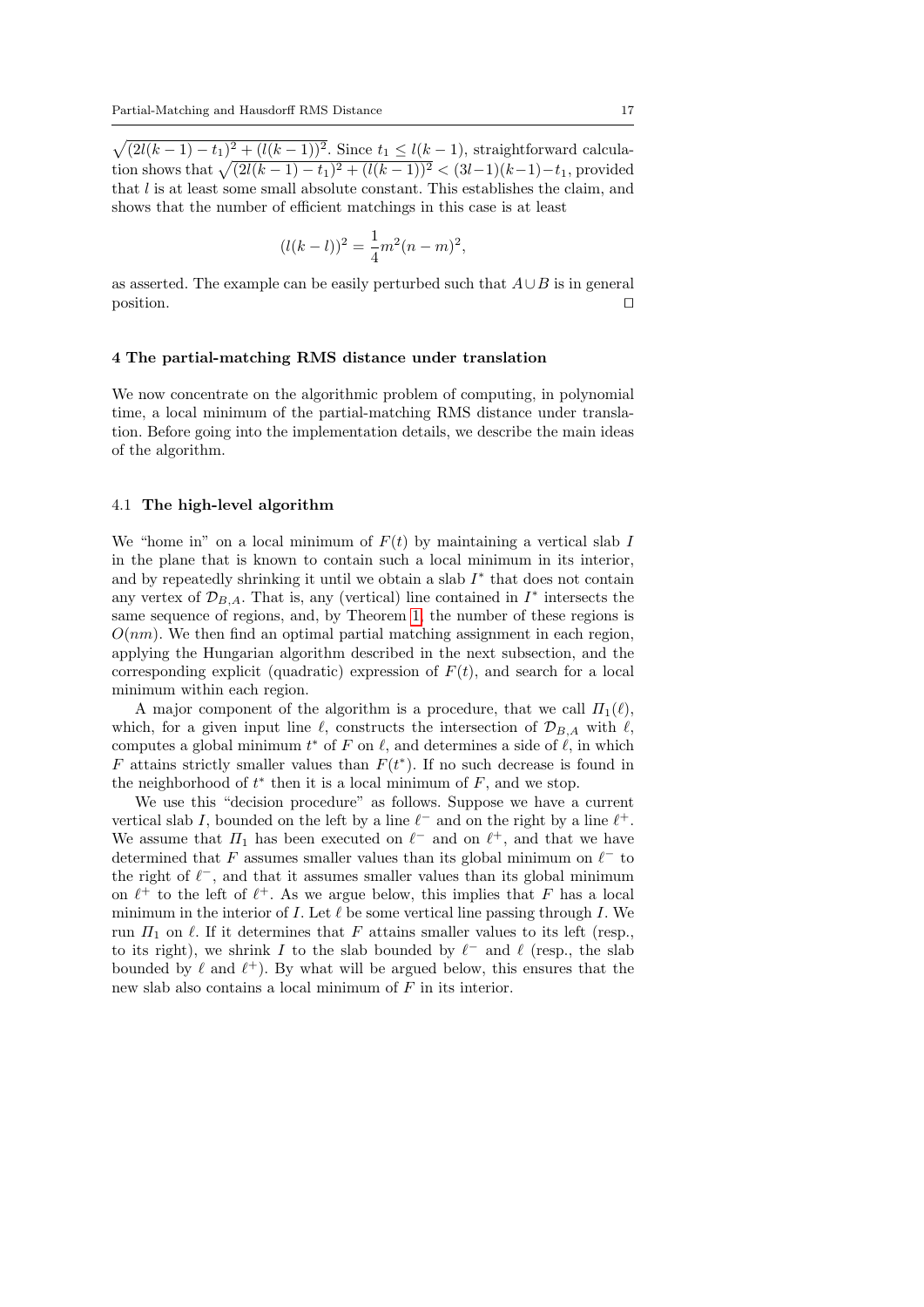We note that by restricting the problem to a line  $\ell$  in the decision procedure described above we face a one-dimensional version of the problem. However, here it does not suffice to find a *local* minimum over  $\ell$ . To see why, consider the following situation (as illustrated in Figure [4\)](#page-17-0): Let  $I$  be a slab of the form  $x_1 \leq x \leq x_2$  in the plane, and let  $q_1$  and  $q_2$  be local minima of F on  $\{(x_1, s) \mid s \in \mathbb{R}\}\$  (with  $\frac{\partial F}{\partial x}(q_1) < 0$ ) and on  $\{(x_2, s) \mid s \in \mathbb{R}\}\$  (with  $\frac{\partial F}{\partial x}(q_2) > 0$ , respectively. Then we cannot conclude that I contains a local minimum. Indeed, it might be the case that the negative slope (in the  $x$ direction) at  $q_1$  points to a minimal point to the right of  $x_2$ , and the positive slope at  $q_2$  points to a minimal point to the left of  $x_1$ , while the slab itself does not contain any local minimum. However, if  $q_1$  and  $q_2$  are global minima, and the signs of the derivatives are as before, a local minimum must exist within the slab. Indeed, it is easily checked that  $I$  contains a minimum point of  $F$ (restricted to I), simply because F tends to  $+\infty$  as  $|y| \to \infty$ . The conditions on the derivatives at  $q_1, q_2$  indicate that this minimum is not attained on the boundary of  $I$ , and thus it must be a local minimum. The description so far has assumed that the slab is bounded on the left and on the right, but the argument works equally well for semi-unbounded slabs.

Nothing has so far been said about the concrete choice of the "middle" line  $\ell$ . This will be spelled out in the detailed description of the algorithm, which now follows.



<span id="page-17-0"></span>Fig. 4 The function  $F$  restricted to a slab. The graphs of  $F$  over the two lines bounding the slab are highlighted, with two boundary *local* minima  $q_1$  and  $q_2$  satisfying  $\frac{\partial F}{\partial x}(q_1) < 0$ ,  $\frac{\partial F}{\partial x}(q_2) > 0$ . However, there is no local minimum inside the slab.

To initialize the slab, we choose an arbitrary *horizontal* line  $\lambda$ , and run  $\Pi_1$ on  $\lambda$ , to find the sequence S of its intersection points with the edges of  $\mathcal{D}_{B,A}$ . We run a binary search through S, where at each step we execute  $\Pi_1$  on the vertical line through the current point. When the search terminates, we have a vertical slab  $I_0$  whose intersection with  $\lambda$  is contained in a single region  $\sigma_0$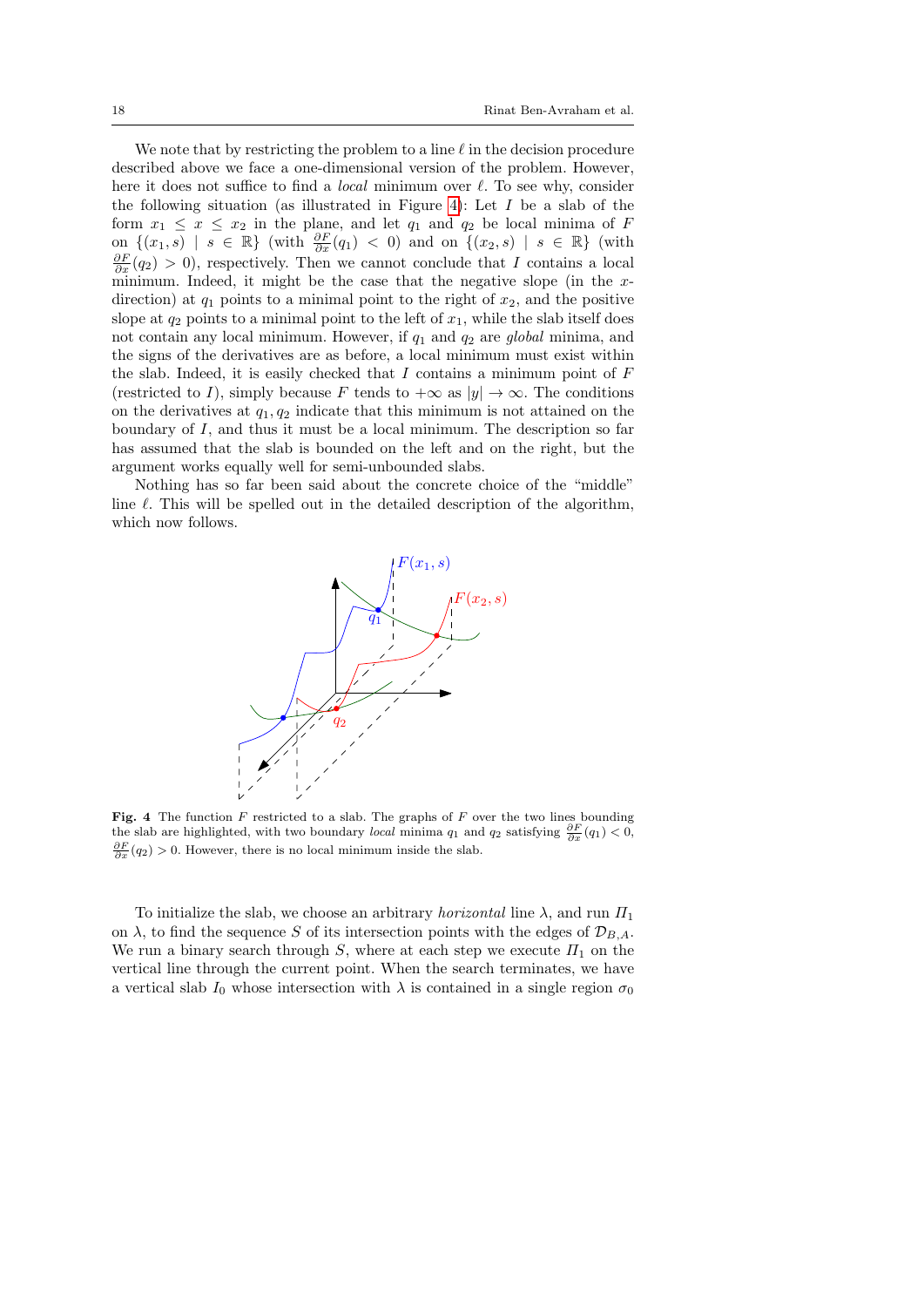of  $\mathcal{D}_{B,A}$ . (Note that  $I_0$  might be semi-unbounded, if it lies to the left of the leftmost intersection, or to the right of the rightmost intersection, of  $\lambda$  with the edges of  $\mathcal{D}_{B,A}$ .)



<span id="page-18-1"></span>**Fig. 5** Shrinking the slab from  $I_0$  to  $I_1$ .

After this initialization, we find the region  $\sigma_1$  that lies directly above  $\sigma_0$ and that the final slab  $I^*$  should cross<sup>[3](#page-18-0)</sup>. In general, there are possibly many regions that lie above  $\sigma_0$ , but fortunately, by Lemma [3\(](#page-7-0)[ii\)](#page-7-2), their number is only at most  $m(n - m)$ .

To find  $\sigma_1$ , we compute the boundary of  $\sigma_0$ ; this is done similarly to the execution of  $\Pi_1$  (see details in Subsection [4.3\)](#page-19-0). Once we have explored the boundary of  $\sigma_0$ , we take the sequence of all vertices of  $\sigma_0$ , and run a  $\Pi_1$ guided binary search on the vertical lines passing through them, exactly as we did with the vertices of S, to shrink  $I_0$  into a slab  $I_1$ , so that the top part of the intersection of  $\sigma_0$  with  $I_1$  is a (portion of a) single edge. This allows us to determine  $\sigma_1$ , which is the region lying on the other (higher) side of this edge. See Figure [5](#page-18-1) for an illustration. A symmetric variant of this procedure will find the region lying directly below  $\sigma_0$  in the final slab.

We repeat the previous step to find the entire stack of  $O(nm)$  regions that  $I^*$  crosses, where each step shrinks the current slab and then crosses to the next region in the stack. Once this is completed, we find a local minimum within  $I^*$  as explained above. (The reader should keep in mind that the procedure can, and will, stop at any time when the line on which  $\Pi_1$  is run is found to contain a local minimum of  $F$ .)

# 4.2 Partial matching at a fixed translation: The Hungarian algorithm

The Hungarian method, developed by Kuhn in 1955 [\[17\]](#page-30-10), is an efficient procedure for computing a perfect maximum weight (or, for us, minimum weight) bipartite matching between two sets  $A, B$  of equal size  $m$ , with running time  $O(m^4)$ , which has been improved to  $O(m^3)$  by Edmond and Karp [\[12\]](#page-29-9). The

<span id="page-18-0"></span><sup>&</sup>lt;sup>3</sup> Since we only seek a local minimum of  $F$ ,  $I^*$  is not unique in general. When we speak of the final slab, we simply mean the one produced by our procedure.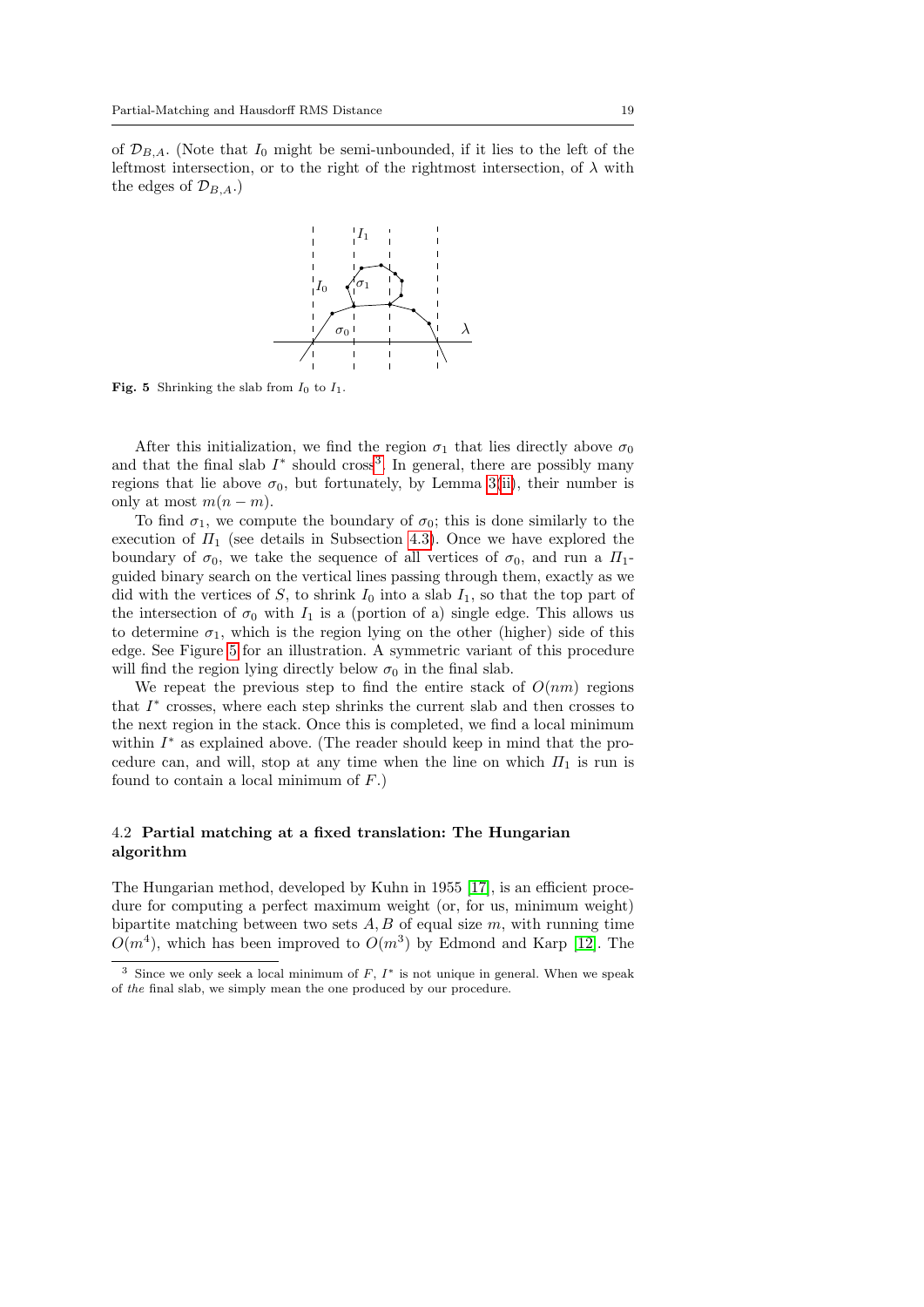original algorithm proceeds iteratively, starting with an empty set  $M_0$  of matched pairs. In the i-th iteration it takes the current set  $M_{i-1}$  of  $i-1$ matched pairs, and transforms it into a set  $M_i$  with i matched pairs, until it obtains the desired optimal perfect matching with m pairs.

Let us sketch the technique for minimum-weight matching, which is the one we want. The  $i$ -th iteration is implemented as follows. Define  $D$  to be the (bipartite) *directed* graph, with vertex set  $A \cup B$ , whose edges are the edges of  $M_{i-1}$  directed from B to A, and the edges of  $(A \times B) \setminus M_{i-1}$ , directed from A to B. We look for an augmenting path  $p$  that starts at  $B$  and ends at  $A$ , of minimum weight, and we set  $M_i := M_{i-1} \triangle p$  (here  $\triangle$  denotes symmetric difference).

Ramshaw and Tarjan [\[19\]](#page-30-11) proposed and analyzed an adaptation of the Hungarian Method to unbalanced bipartite graphs. They used a modification of Dijkstra's algorithm, as described in [\[14\]](#page-30-12), for finding the augmenting paths. The analysis of the careful implementation of the Hungarian method that they propose yields a running time of  $O(nm^2)$  for graphs with vertex sets of sizes m and n, respectively, assuming  $m \leq n$ .

Hence, to recap, given a translation t, we can compute  $M(B + t, A)$  by the above algorithm, where the weight of an edge  $(a, b) \in A \times B$  is  $||b + t - a||^2$ . We denote this procedure as  $\Pi_0(t)$ ; its output is the set of matched pairs, or, in our notation, the injective assignment  $\pi : B \to A$ .

# <span id="page-19-0"></span>4.3 Computing the boundary of  $\sigma_0$

Let  $\sigma_0$  be an open region of  $\mathcal{D}_{B,A}$ , and let  $A_0 \subseteq A$  be the set of the m matched points of A, for translations  $t \in \sigma_0$ .  $A_0$  can be computed by picking some translation  $t_0$  (interior to)  $\sigma_0$ , and then by running  $\Pi_0(t_0)$ , for finding an optimal matching  $M_0$  for the translation  $t_0$  in time  $O(nm^2)$ . By Lemma [2,](#page-6-1) we know that there are  $O(nm)$  possible directions for the bisectors forming  $\partial \sigma_0$ . Moreover, when we cross an edge of  $\sigma_0$ , an optimal matching  $M_1$  that replaces  $M<sub>0</sub>$  is obtained from a collection of pairwise-disjoint alternating paths (and possibly also cycles), where in each path we replace the edges of  $M_0$  in the path by the (same number of) edges of  $M_1$ . As seen in the proof of Lemma [2,](#page-6-1) if  $\gamma$  is a cycle, then  $d_{\gamma} = 0$  and therefore whether it increases, preserves or decreases the cost of a matching is independent of the translation  $t$ . Thus, we can assume that the symmetric difference of  $M_0$  and  $M_1$  consists only of paths by flipping in  $M_1$  the cycles in the difference (obtaining a matching with the same cost as  $M_1$  everywhere). The subset  $A_1$  of the m matched points of A in  $M_1$  is obtained by replacing, for each of these paths, the starting point  $a_i$  of the path (which belongs to  $A_0$ ) by the terminal point  $a_i$  (which belongs to  $A_1$ ). As shown in Lemma [2,](#page-6-1) this implies that the bisector through which we have crossed from  $\sigma_0$  to the neighbor region  $\sigma_1$  must be perpendicular to  $a_i - a_j$ , for all pairs  $(a_i, a_j)$ . Moreover, assuming general position, and specifically that there are no two distinct pairs of points  $\{a_p, a_r\}, \{a_q, a_s\} \subset A$  such that  $a_r - a_p$ and  $a_s - a_q$  are parallel, it follows that each edge of  $\mathcal{D}_{B,A}$ , and specifically of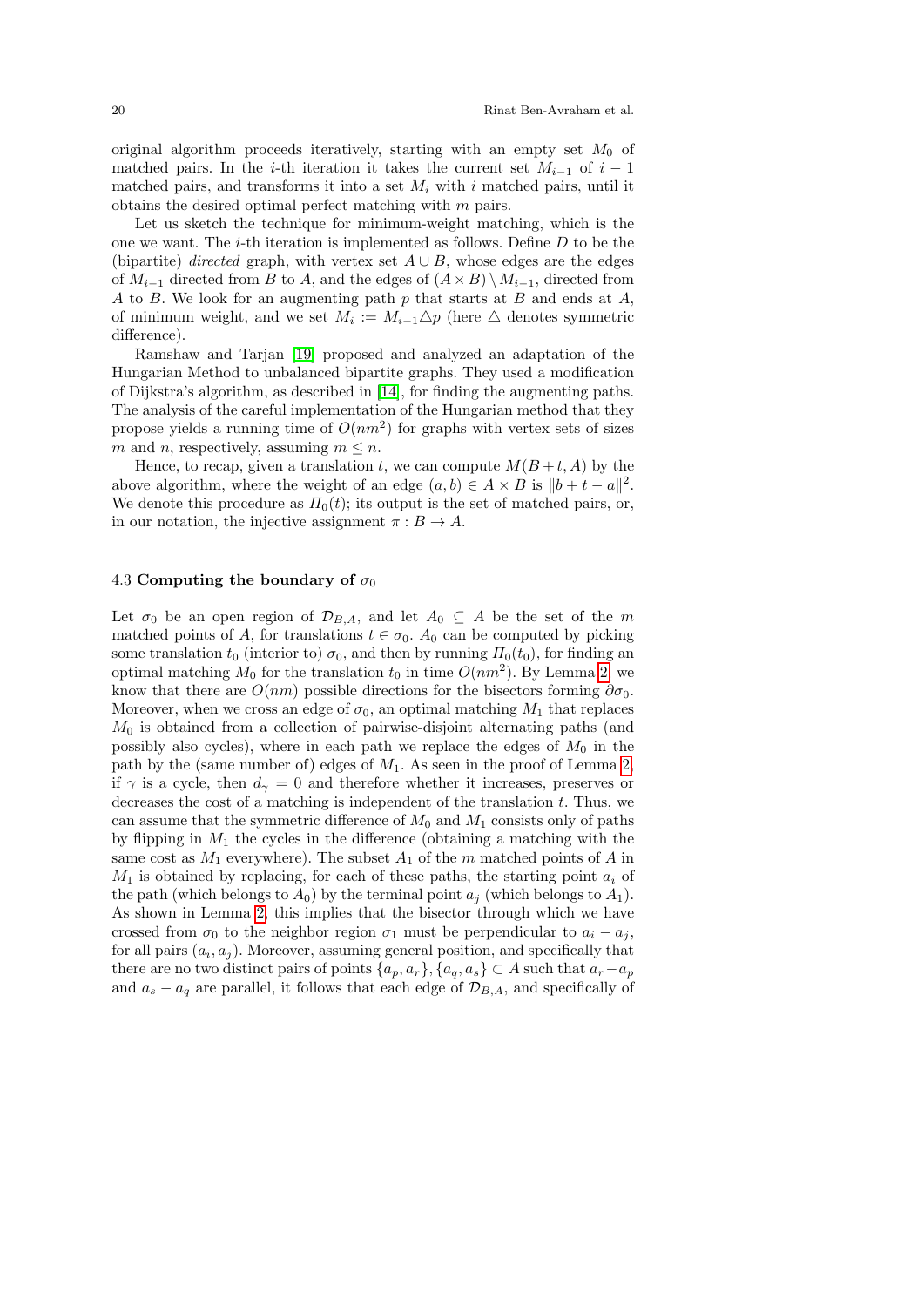$\partial \sigma_0$ , corresponds to a *single* such alternating path, and to a single replacement pair  $(a_i, a_j)$ . In other words, under the above general position assumption, over each edge of  $\sigma_0$  only one point  $a_i \in A_0$  exits the optimal matching and another point  $a_j \in A \setminus A_0$  enters in it. (Note however that the edges of the matching can change globally.) Therefore, we can construct  $\partial \sigma_0$  easily and efficiently in the following manner. For each of the m points  $a_i \in A_0$ , we replace it by one of the  $n - m$  points  $a_j \in A \setminus A_0$ . For each such replacement we compute the new optimal (perfect) matching  $M_1$  between B and  $A_1 = (A_0 \setminus \{a_i\}) \cup \{a_i\}$  (recall that, by Lemma [1,](#page-6-2) once  $A_1$  is fixed, the matching  $M_1$  is independent of the translation, so it can be computed at any translation, e.g., at  $t_0$ ). We then find the bisector, by comparing the expression in the right-hand side of [\(1\)](#page-5-1) for the new matching  $M_1$  and for the optimal matching  $M_0$  in  $\sigma_0$ . This provides us with a total of  $O(nm)$  potential bisectors. We now obtain  $\sigma_0$  as the intersection of the  $O(nm)$  halfplanes, bounded by these bisectors and containing  $t_0$ . This takes  $O(nm \log (nm))$  additional time, which is dominated by the time used for the computation of the optimal matchings in  $\sigma_0$  and across its potential edges. Note that for each edge on  $\partial \sigma_0$  we also know an optimal assignment on its other side.

If the points are not in general position, it is not obvious that the edges of  $\sigma_0$  can be constructed using the same procedure. The difference here is that the set matched in a neighboring region might differ in more than one point from  $A_0$ . This happens only if more than one (vertex independent) paths in the symmetric difference of the corresponding matchings vanish on the same line  $\mu$ . Nevertheless, we are fine in such a case, because each of the above paths could be flipped independently, inducing a valid matching, with the same cost as  $\sigma_0$  on  $\mu$ , whose matched set differs from  $A_0$  by only one element. More precisely, we have that if  $A_1 \subseteq A$  is the set matched by an optimal matching  $M_1$  in a region  $\sigma_1$  sharing an edge e with  $\sigma_0$ , then there is at least one pair of points  $a_j \in A_1 \setminus A_0$  and  $a_i \in A_0 \setminus A_1$  such that the bisector between  $\sigma_0$  and the best matching  $\tau$  using  $(A_0 \setminus a_i) \cup a_j$  supports e. Since the bisector of  $\sigma_0$  with  $\tau$  is one of the potential bisectors we construct, each edge of  $\sigma_0$  is discovered by the procedure and, hence, the computed boundary of  $\sigma_0$  is correct.

### 4.4 Computing the optimal matching beyond an edge

As argued above, if the point sets are in general position, we can easily compute an optimal matching for a neighboring region by flipping, in the current optimal matching, the alternating path inducing the common edge. However, in degenerate situations, we cannot directly infer any optimal matching on the other side if several paths induce the same edge. To compute the new matching, we can apply the Hungarian algorithm to a translation infinitesimally beyond the edge. That is, we take the midpoint  $\bar{e}$  of the edge e and its outer normal vector s with respect to  $\sigma_0$ , and compute an optimal matching for a translation  $\bar{\epsilon} + \epsilon s$  for  $\epsilon > 0$  arbitrarily small. In order to do it, we compute the sums and perform the comparisons required by the algorithm regarding the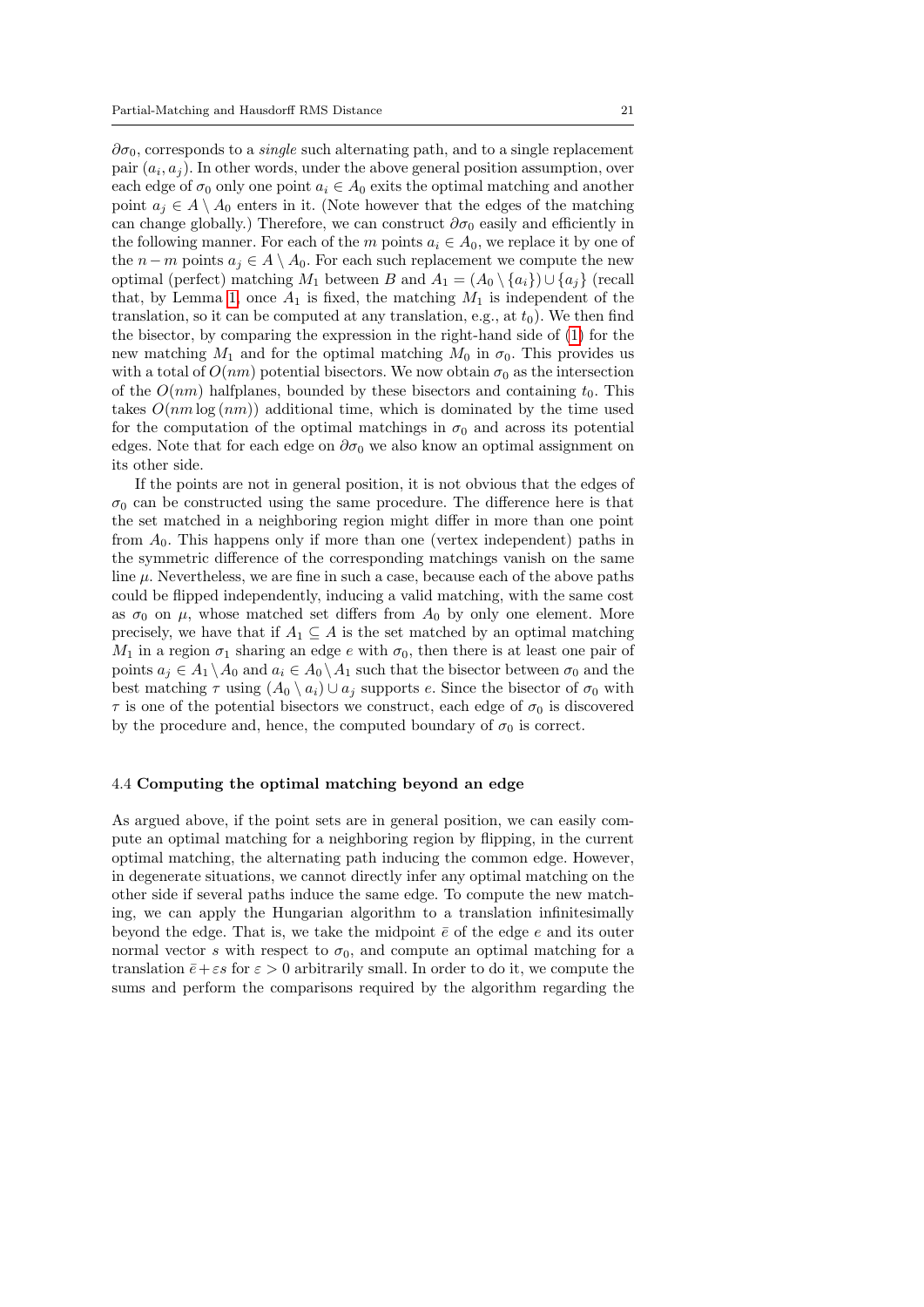squared distances  $||b+\bar{e}+\varepsilon s-a||^2$ , for every  $a \in A$  and  $b \in B$ , as polynomials of degree two in  $\varepsilon$ , evaluated in the limit  $\varepsilon \searrow 0$ .

Fortunately, the overhead incurred by these additional computations is dominated by the running time of our procedures for points in general position, as the following analysis shows.

# 4.5 Solving  $\Pi_1(\ell)$

Let  $\ell$  be a given line in  $\mathbb{R}^2$ ; without loss of generality assume  $\ell$  to be vertical. We start at some arbitrary point  $t_0 \in \ell$ , run  $\Pi_0(t_0)$ , and obtain an optimal injective assignment  $\pi_0$  for the partial matching between  $B+t_0$  and A. We now proceed from  $t_0$  upwards along  $\ell$ , and seek the intersection of this ray with the boundary of the region  $\sigma_0$  of  $\mathcal{D}_{B,A}$  that contains  $t_0$ . Finding this intersection will also identify the next region of the subdivision that  $\ell$  crosses into (as noted above, this identification is cheap in general position, but requires some work in degenerate cases), and we will continue in this manner, finding all the regions of  $\mathcal{D}_{B,A}$  that the upper ray of  $\ell$  crosses. In a fully symmetric manner, we find the regions crossed by the lower ray from  $t_0$ , altogether  $O(nm)$  regions, by Theorem [1.](#page-5-0)

To find the intersection  $t^*$  of the upper ray of  $\ell$  with  $\partial \sigma_0$ , we apply a simplified variant of the procedure for computing  $\partial \sigma_0$ . That is, we construct the  $O(nm)$  potential bisectors between  $\sigma_0$  and the neighboring regions, exactly as before. (Note that, as argued above for constructing  $\partial \sigma_0$ , these bisectors determine the boundary of the region even in degenerate cases.) The point  $t^*$  is then the lowest point of intersection of  $\ell$  with all these bisectors lying above  $t_0$ . We repeat this process for each new region that we encounter, and do the same in the opposite direction, along the lower ray from  $t_0$ , until we find all the regions of  $\mathcal{D}_{B,A}$  crossed by  $\ell$ .

The number of regions is  $O(nm)$ . We compute the explicit expression for  $F(t)$  in each of them, and thereby find the global minimum  $\bar{t}$  of F along  $\ell$ . Finally, we compute  $\frac{\partial F}{\partial x}(t)$  (which is a linear expression in t, readily obtained from the explicit quadratic expression for F in the neighborhood of  $\bar{t}$ ). We note that  $\bar{t}$  cannot be a breakpoint of F (that is, lie on an edge of  $\mathcal{D}_{B,A}$ ), since a local minimum in  $\bar{t}$  implies that  $F(t)$  in both neighboring regions is decreasing towards  $\bar{t}$ , but no bisecting edge can pass through such a point. If  $\frac{\partial F}{\partial x}(\bar{t})$  is negative (resp., positive), we conclude that  $F$  attains lower values than its minimum on  $\ell$  to the right (resp., left) of  $\ell$ , and we report this direction. If the derivative is 0, we have found a local minimum of  $F$  and we stop the whole algorithm.

The cost of  $\Pi_1(\ell)$  is  $O(nm \cdot nm \cdot m^3) = O(n^2m^5)$ , as we encounter  $O(nm)$ regions along  $\ell$ , and for each of them we examine  $O(nm)$  potential bisectors, each of which is obtained by running  $\Pi_0$ , in  $O(m^3)$  time. The additional time to construct an optimal matching in each region if the points are not in general position is  $O(nm^2)$  per region, for a total of  $O(nm^2 \cdot nm) = O(n^2m^3)$ , and it is thus dominated by the previous bound.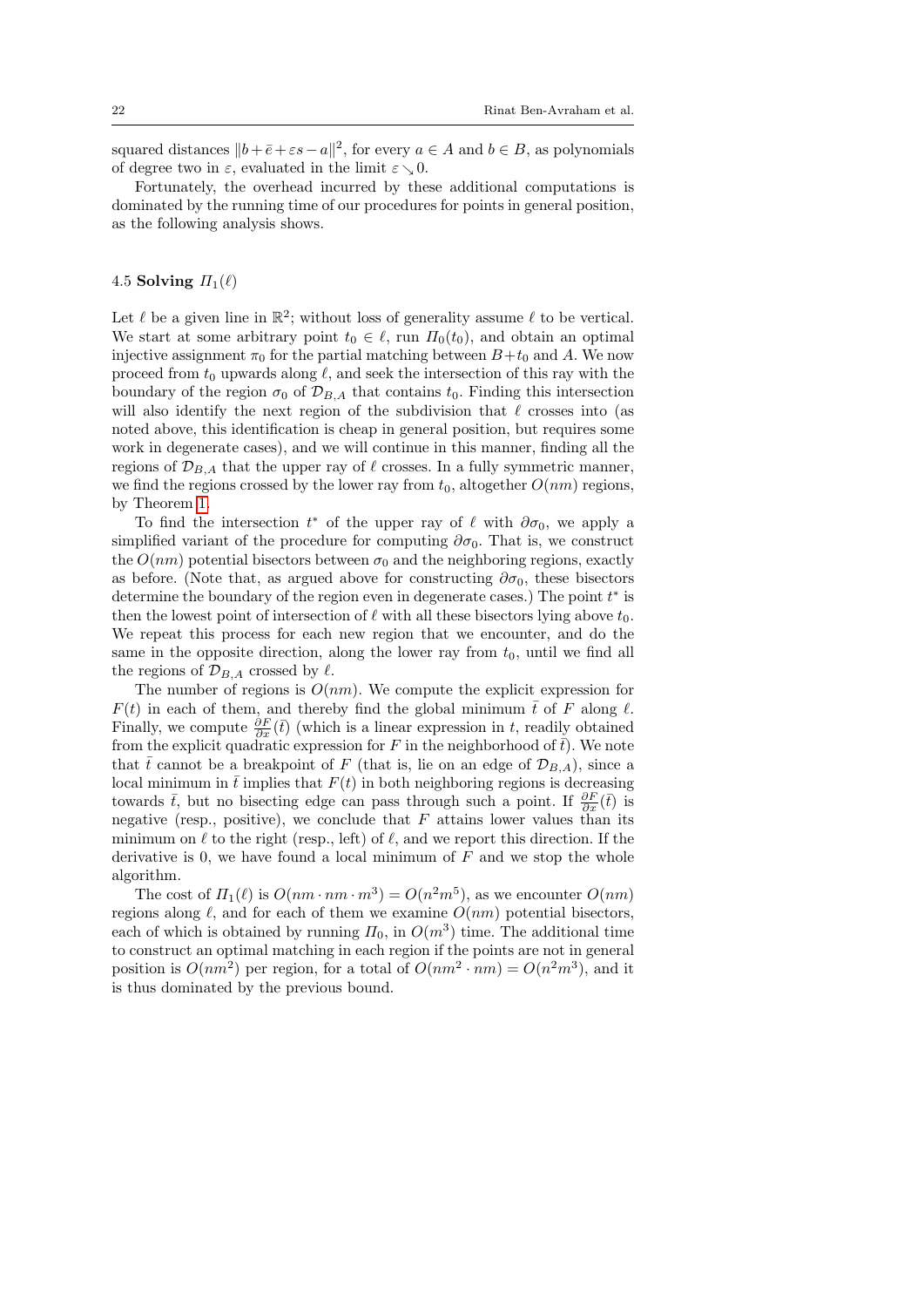### <span id="page-22-0"></span>4.6 Running time of the algorithm

The running time of the whole algorithm is dominated by the cost of constructing the  $O(nm)$  regions that the final slab  $I^*$  crosses. Each region is constructed in  $O(nm^4)$  time, after which we run a  $\Pi_1$ -guided binary search through its vertices, in time  $O(n^2m^5 \log(nm))$ . Multiplying by the number of regions, we get a total running time of  $O(n^3m^6 \log(nm)) = O(n^3m^6 \log n)$ .

If the point sets are not in general position, we might need to recompute an optimal matching from scratch when we enter a new region in the final slab. This amounts to  $O(nm)$  computations requiring  $O(nm^2)$  time each and, thus, it does not increase the total running time of the algorithm.

In summary, we have the following main result of this section.

**Theorem 4** Given two finite point sets  $A, B$  in  $\mathbb{R}^2$ , with  $n = |A| > |B| = m$ , a local minimum of the partial-matching RMS distance under translation can be computed in  $O(n^3m^6 \log n)$  time.

Remark. Returning to the discussion in the introduction concerning heuristics for finding the global minimum, we can apply similar heuristics to our algorithm. For example, having an initial translation  $t_0$  that we expect (or hope) to be close to the global minimum, we can enclose  $t_0$  by an initial, sufficiently narrow, slab  $I_0$ , and run the preceding algorithm starting with  $I_0$  (after verifying that it contains a local minimum), as described above. However, if we want to ensure that the global minimum is obtained, we apply the modified approach in the following subsection.

### 4.7 Finding a global minimum

Using the techniques from the previous subsection, we can easily devise an algorithm for constructing the entire subdivision  $\mathcal{D}_{B,A}$ , by starting at an arbitrary translation, constructing the region that contains it, and continue constructing the neighboring regions. Computing an optimal matching in a region  $\sigma$  (if it needs to be computed from scratch) takes  $O(nm^2)$  time and computing the boundary of  $\sigma$  takes  $O(nm^4)$  time, as explained above. In other words, the overall time for constructing  $\mathcal{D}_{B,A}$ , including an optimal assignment over each of its features, is  $O(nm^4)$  times its complexity, namely  $O(n^3m^{7.5}(e \ln m + e)^m)$ .

Once  $\mathcal{D}_{B,A}$  is constructed, a minimum of F in each region can be computed in time proportional to its complexity, since the minimum might be attained at a vertex of the region or at the orthogonal projection of the minimum of the corresponding parabola on an edge of the region. Therefore, the global minimum of F can be obtained, by traversing all features of  $\mathcal{D}_{B,A}$ , in time proportional to its complexity.

Overall, we obtain the following result.

**Theorem 5** Given two finite point sets  $A, B$  in  $\mathbb{R}^2$ , with  $n = |A| > |B| = m$ , the subdivision  $\mathcal{D}_{B,A}$  can be constructed in  $O(n^3m^{7.5}(e \ln m + e)^m)$  time. The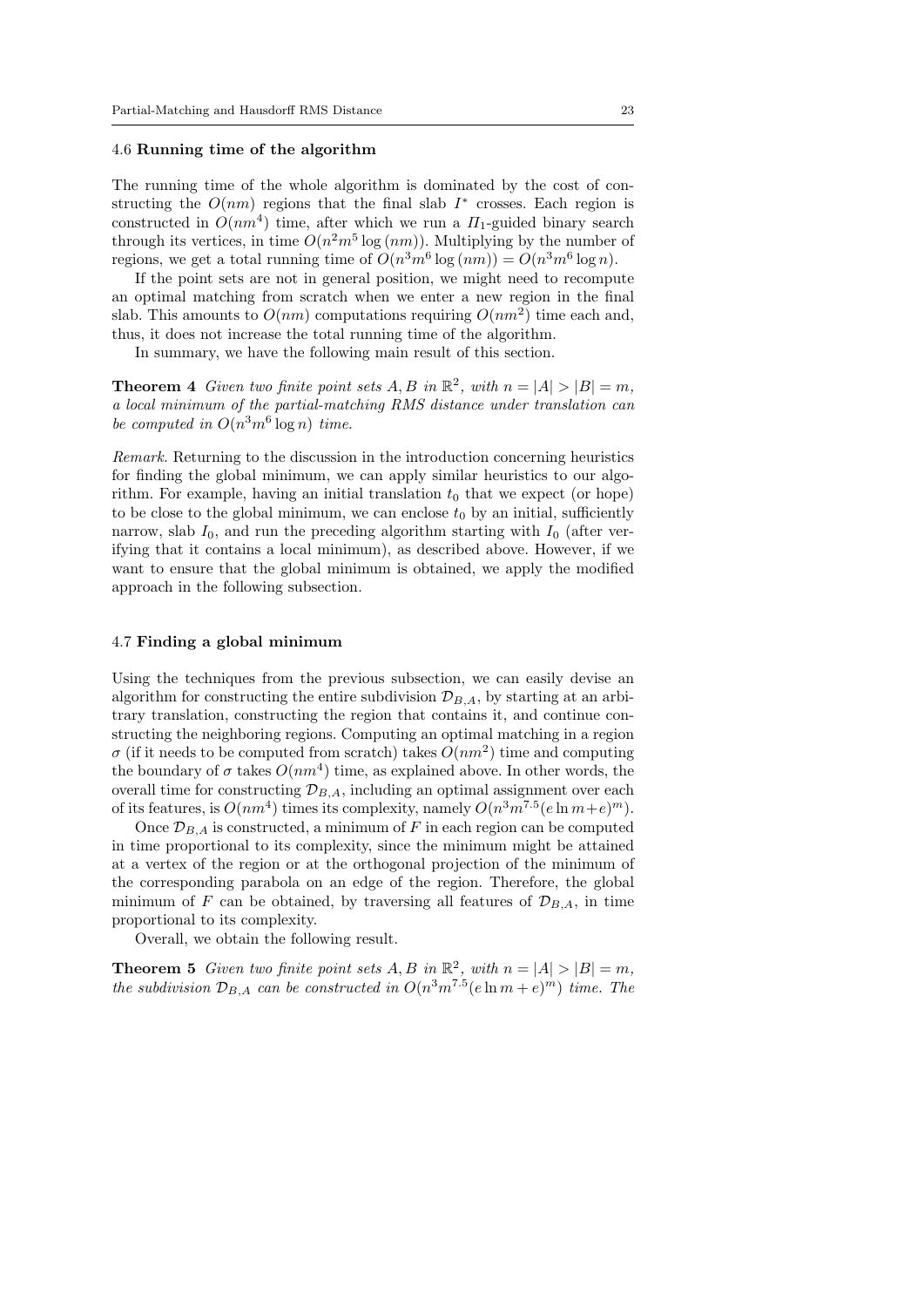global minimum of the partial-matching RMS distance under translation can then be computed in additional  $O(n^3m^{7.5}(e \ln m + e)^m)$  time.

In particular, when m is a constant the global minimum (and the entire  $\mathcal{D}_{B,A}$ ) can be computed in  $O(n^3)$  time.

## 5 The Hausdorff RMS distance under translation

In this section, we turn to the simpler problem involving the Hausdorff RMS distance, and present efficient algorithms for computing a local minimum of the RMS function in one and two dimensions. We begin with the simpler one-dimensional case.

#### 5.1 The one-dimensional case.

The function  $N_A$ . Let  $A = \{a_1, \ldots, a_n\} \subset \mathbb{R}$ , and recall that, for a point  $t \in \mathbb{R}$ ,  $N_A(t)$  denotes a nearest neighbor of t in A. Then  $N_A$  is a step function with the following structure. Assume that the elements of A are sorted as  $a_1 < a_2 < \cdots < a_n$ , and put  $\mu_i = \frac{a_i + a_{i+1}}{2}$  $\frac{a_{i+1}}{2}$ , for  $i = 1, \ldots, n-1$ . Then, breaking ties in favor of the larger point, we have:

$$
N_A(t) = \begin{cases} a_1 & \text{for } t < \mu_1 \\ a_i & \text{for } i = 2, ..., n - 1 \text{ and } \mu_{i-1} \le t < \mu_i \\ a_n & \text{for } t \ge \mu_{n-1}. \end{cases}
$$

See Figure [6](#page-23-0) for an illustration. We put  $N_{A,i}(t) := N_A(b_i + t)$ , the nearest neighbor in A of  $b_i + t$ , for  $b_i \in B$ , and  $t \in \mathbb{R}$ , for  $i = 1, \ldots, m$ . The graph of each of these m functions is just a copy of the graph of  $N_A$ , x-translated to the left by the respective  $b_i$ .



<span id="page-23-0"></span>Fig. 6 The step function  $N_A$  for a set of points on the line.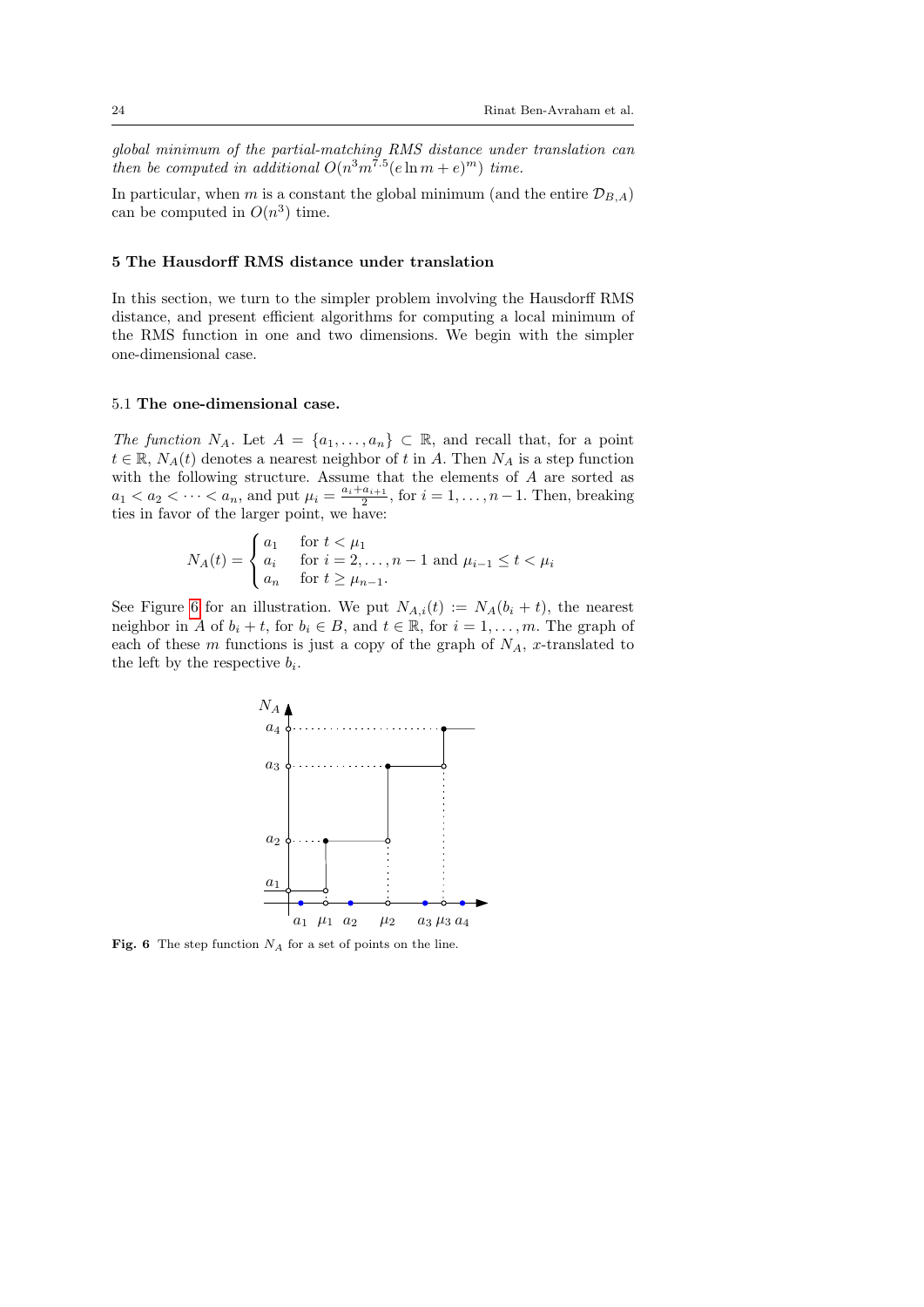The one-dimensional unidirectional case. Denote  $H(B+t, A)$  as  $r(t)$  for short, regarding  $A$  and  $B$  as fixed. We thus want to compute a (local) minimum of the function

$$
r(t) = \sum_{i=1}^{m} (b_i + t - N_{A,i}(t))^2.
$$

We observe that  $r(t)$  is continuous and piecewise differentiable (except at the points of discontinuity of the step functions  $N_{A,i}(t)$  and each of its pieces is a parabolic arc. For any t, which is not one of these singular points, also referred to as breakpoints, the derivative of each of the step functions is 0. Hence we have, for any non-singular local minimum  $t$  of  $r$ ,

<span id="page-24-0"></span>
$$
r'(t) = 2\sum_{i=1}^{m} (b_i + t - N_{A,i}(t)) = 0.
$$
 (3)

Clearly, for any given (non-singular) translation  $t_0$ ,  $r(t_0)$  and  $r'(t_0)$  can be computed (from scratch) in  $O(m \log n)$  time, provided that the breakpoints of  $N_A$  are given in a sorted order. This will be the case where A is given to us in sorted order; otherwise, another  $O(n \log n)$  time for sorting A is required. This also holds for the left and right one-sided derivatives of  $r(t_0)$ , at a breakpoint  $t_0$ , denoted respectively as  $r'(t_0)$ <sup>-</sup> and  $r'(t_0)$ <sup>+</sup>.

We note that a local minimum of  $r(t)$  cannot occur at a singular point. Indeed, for the local minimum to occur at a breakpoint  $t_{step}$ , we must have  $r'(t_{step})^{-} \leq 0$  and  $r'(t_{step})^{+} \geq 0$ . However, referring to equation [\(3\)](#page-24-0), one easily verifies that the value of  $r'(t)$  can only decrease at  $t_{step}$ , contradicting the above inequalities.

Another simple observation is that if there is an interval  $I = [t_1, t_2]$ , such that  $r'(t_1)^+ < 0$  and  $r'(t_2)^- > 0$ , then there exists a local minimum of  $r(t)$ inside I. Our algorithm starts with a large interval with this property, and shrinks it repeatedly, while ensuring that it still contains a local minimum. At every step of the shrinking process, the number of breakpoints of  $r(t)$ over I reduces by (at least) half, and the process terminates when I does not contain any breakpoints. At this point it is straightforward to calculate a local minimum by constructing the explicit representation of  $r$  over  $I$ .

Assuming after relabeling that  $b_1 < \cdots < b_m$ , set  $t_1 = \mu_1 - b_m$ , and  $t_2 = \mu_{n-1} - b_1$ . We start with  $I = [t_1, t_2]$ . It is easily checked that  $r(t)$  has no breakpoints outside I, and it is in fact decreasing for  $t < t_1$  and increasing for  $t > t_2$ . Thus I contains the global minimum of  $r(t)$ .

We next describe the procedure for shrinking  $I$ , i.e., computing a subinterval  $I' \subset I$ , such that the number of breakpoints of  $N_{A,i}(t)$  over  $I'$  is (approximately) half the number of its breakpoints over I, for  $i = 1, \ldots, m$ , while maintaining the invariant that  $r'(t)^+ < 0$  at the left endpoint of I', and  $r'(t)^- > 0$ at the right endpoint. Such a "halving" of  $I$  is performed in a single iteration of the procedure, and since we start with  $O(n)$  breakpoints for each function  $N_{A,i}(t)$ , the algorithm executes  $O(\log n)$  iterations.

The shrinking process is performed as follows.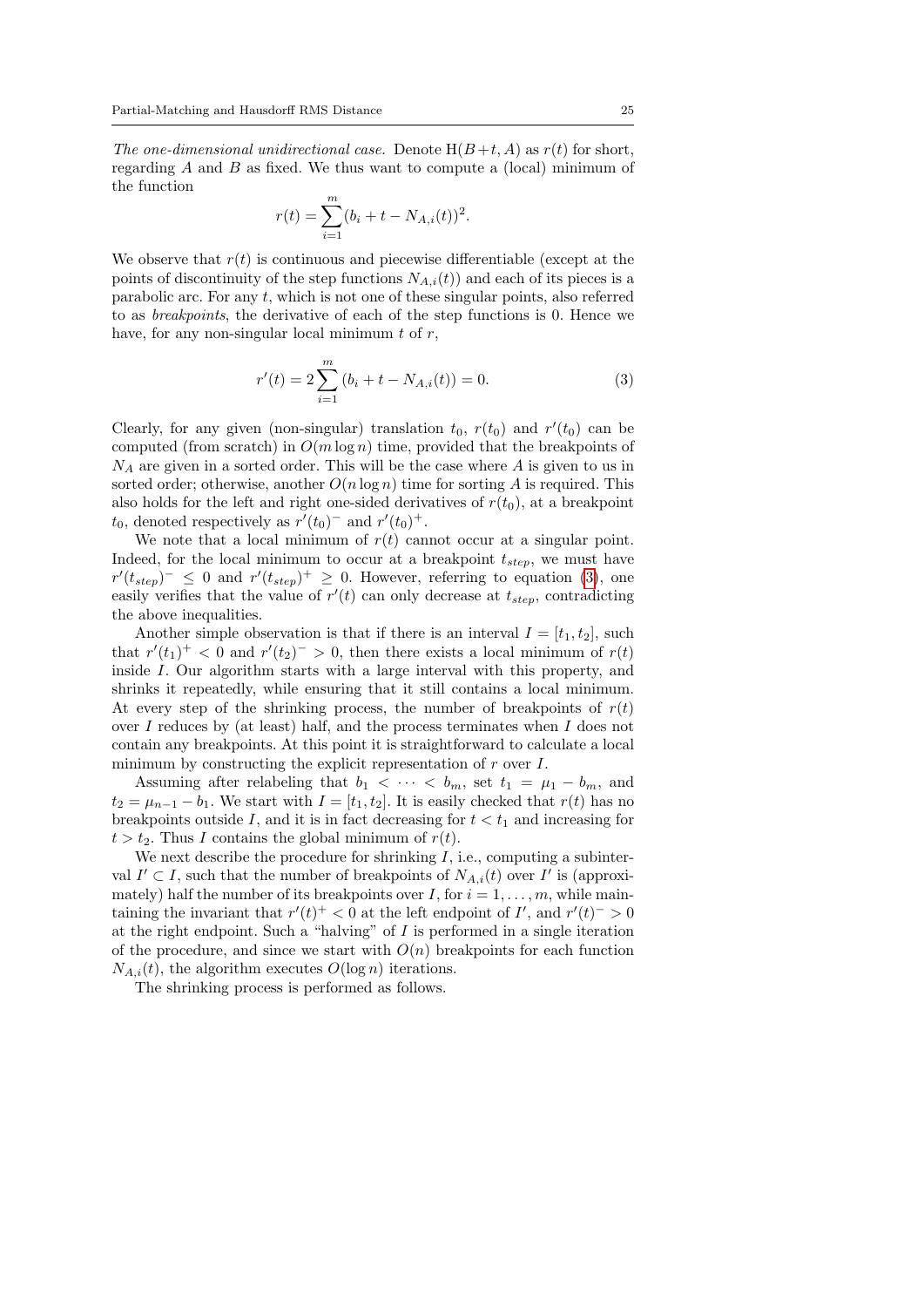- (1) Each iteration starts with an interval  $I = [t_1, t_2]$  such that  $r'(t_1)^+ < 0$ and  $r'(t_2)^{-} > 0$  (where the initial values of  $t_1$  and  $t_2$  are given above). We calculate, for each  $i = 1, \ldots, m$ , the median step  $\xi_i$  of  $N_{A,i}$  among its steps within I, which can be done in  $O(\log n)$  time. These m median steps are thus found in total time  $O(m \log n)$ . We sort them into a list  $L = (\xi_1, \ldots, \xi_m).$
- (2) We perform a binary search over L for finding a local minimum of  $r(t)$ between two consecutive elements of L. At each step of the search, with some value  $t = \xi_k$ , we compute  $r'(\xi_k)^-$  and  $r'(\xi_k)^+$  in  $O(m \log n)$  time; as noted earlier, there are only three possible cases:
	- (a) If  $r'(\xi_k)^{-} > 0$  and  $r'(\xi_k)^{+} > 0$ , we go to the left, replacing  $t_2$  by  $\xi_k$ .
	- (b) If  $r'(\xi_k)^{-} < 0$  and  $r'(\xi_k)^{+} < 0$ , we go to the right, replacing  $t_1$  by  $\xi_k$ .
	- (c) If  $r'(\xi_k)^{-} > 0$  and  $r'(\xi_k)^{+} < 0$ , it does not matter where to go—there are local minima on both sides; we go to the left, say, resetting  $t_2$  as in (a).

In this way, we maintain our invariant. At the end of the binary search, we get an interval  $I' = [\xi_j, \xi_{j+1}]$  with  $r'(\xi_j)^+ < 0$  and  $r'(\xi_{j+1})^- > 0$ . The progress that we have made by passing from  $I$  to  $I'$  is that, for each step function  $N_{A,i}$ , we got rid of at least half of its steps within I: if  $\xi_k \leq \xi_j$ (resp.,  $\xi_k \geq \xi_j$ ) then the leftmost (resp., rightmost) half of the steps of  $N_{A,i}$ within I is discarded. The running time of this step is  $O(m \log n \log m)$ (there are  $O(\log m)$  binary search steps, each taking  $O(m \log n)$  time).

(3) We keep shrinking I, until it contains no breakpoints (of any  $N_{A,i}$ ). We then explicitly construct the graph of  $r$  over  $I$ , and search for a local minimum of  $r$  in constant time. By the invariant, at least one such minimum will be found. The overall running time of step (3) is thus  $O(m \log n)$ .

Hence, the overall running time of the algorithm is  $O(n + m \log^2 n \log m)$ .

An improved algorithm. Step (2) of the preceding algorithm performs  $O(\log m)$ binary-search steps over the list  $L$  of the median breakpoints of the step functions within  $I$ , in order to eliminate (at least) half of the breakpoints inside the interval, but we can get rid of a quarter of these breakpoints by replacing the median of  $L$  by a *weighted* median and performing just the first step of the search. Taking this approach, we keep iterating until the total number of breakpoints (from all  $N_{A,i}$ ) within I is  $O(\max\{n,m\})$ . Since we start with  $O(nm)$  breakpoints, it is required to perform  $\log \min\{n, m\}$  iterations. Omitting the rather standard details, we obtain with this improvement the following result.

**Theorem 6** Let A, B be two finite sets on the real line, with  $|A| = n$  and  $|B| = m$ , and assume that the elements of A are sorted as  $a_1 < a_2 < \cdots < a_n$ . Then a local minimum of the unidirectional RMS distance under translation from B to A can be obtained in time

 $O\left(\min\left\{n+m\log^2 n\log m, n\log n+m\log n\log\min\left\{n,m\right\}\right\}\right).$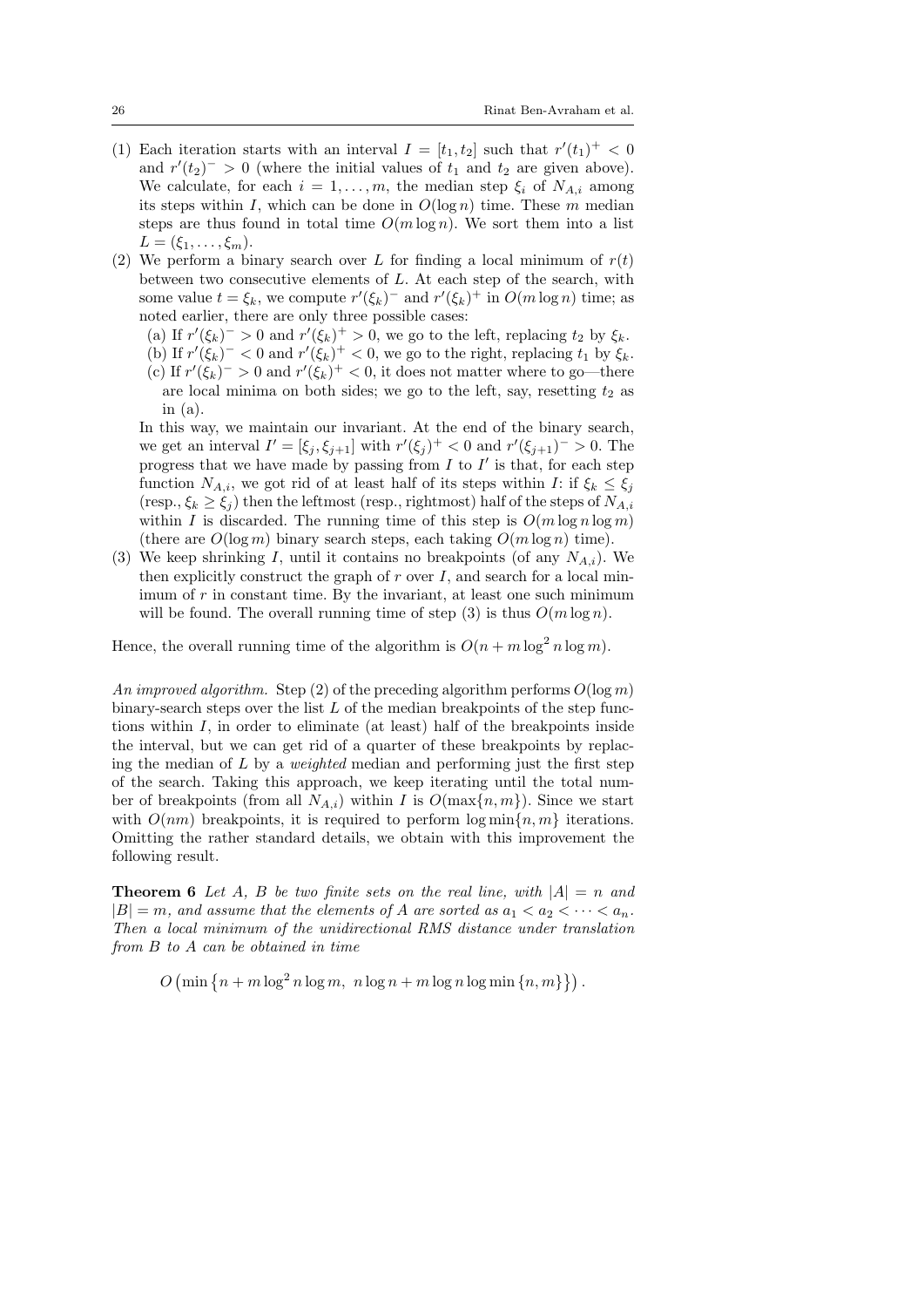When  $|A| = |B| = n$ , the running time is simply  $O(n \log^2 n)$ . When B is much smaller than A, namely, when  $|A| = n$  and  $|B| = O(n/\log^2 n)$ , the running time is  $O(n)$ .

The one-dimensional bidirectional case. Simple extensions of the procedure given above apply to the two variants of the minimum bidirectional Hausdorff RMS distance, as defined in the introduction. One feature to observe is that, for the  $L_{\infty}$ -bidirectional case, a local minimum can also arise at an intersection between two one-direction functions  $H(A, B + t)$  and  $H(B + t, A)$ . Nevertheless, it is easy to handle this new kind of breakpoints, and their number is proportional to the number of the other, standard breakpoints. Omitting the further fairly routine details of these extensions, we obtain:

**Theorem 7** Given two finite point sets A, B on the real line, with  $|A| = n$ and  $|B| = m$ , a local minimum under translation of the  $L_1$ -bidirectional or  $L_{\infty}$ -bidirectional RMS distance between A and B, can be computed in time  $O((n \log m + m \log n) \log \min \{n, m\}).$ 

## 5.2 Minimum Hausdorff RMS distance under translation in two dimensions

Again, we focus on the unidirectional case, but the analysis and results extend in a straightforward manner to the bidirectional variants. Recall that, for two sets  $A = \{a_1, \ldots, a_n\}$  and  $B = \{b_1, \ldots, b_m\}$  in  $\mathbb{R}^2$ , the minimum unidirectional Hausdorff RMS distance under translation from B to A is

$$
H_T(B, A) = \min_{t \in \mathbb{R}^2} H(B + t, A) = \min_{t \in \mathbb{R}^2} \sum_{i=1}^m \left\| b_i + t - N_{A,i}(t) \right\|^2.
$$

As before, we put  $r(t) = H(B + t, A)$ , for  $t \in \mathbb{R}^2$ , and we seek a translation  $t^* \in \mathbb{R}^2$  that brings r to a local minimum. Here, one can also compute a local minimum by applying the two-dimensional version of the ICP algorithm, but in the worst case it might perform  $O(n^2m^2)$  iterations, each taking  $O(m \log n)$  time [\[13\]](#page-30-7). Moreover, one can calculate the *global* minimum of  $r(t)$ in  $O(n^2m^2 \log (nm))$  time, as follows.

Let  $\mathcal{V}(A)$  denote the Voronoi diagram of A, and let M denote the overlay subdivision of the m shifted Voronoi diagrams,  $\mathcal{V}(A - b_i)$ , for  $b_i \in B$ , which are just copies of  $V(A)$ , shifted by the corresponding  $b_i \in B$ . M has  $O(n^2m^2)$ regions, and this bound is tight in the worst case [\[13\]](#page-30-7). M can be constructed in  $O(n^2m^2 \log(nm))$  time, using, e.g., a standard line-sweep technique.

Within each region  $\tau$  of M, the nearest-neighbor assignments  $N_{A,i}(t)$ , for  $i = 1, \ldots, m$ , are fixed for all  $t \in \tau$ . Hence, the graph of  $r(t)$  over  $\tau$  is a portion of a single paraboloid of the form  $r(t) = m||t||^2 + \langle d_\tau, t \rangle + c_\tau$ , for a suitable vector  $d_{\tau}$  and scalar  $c_{\tau}$ . This allows us (when  $c_{\tau}$  and  $d_{\tau}$  are available) to find a local minimum of  $r(t)$  within the interior of  $\tau$  (if one exists) in constant time. One also needs to test for a local minimum over each edge and vertex of  $M$ , and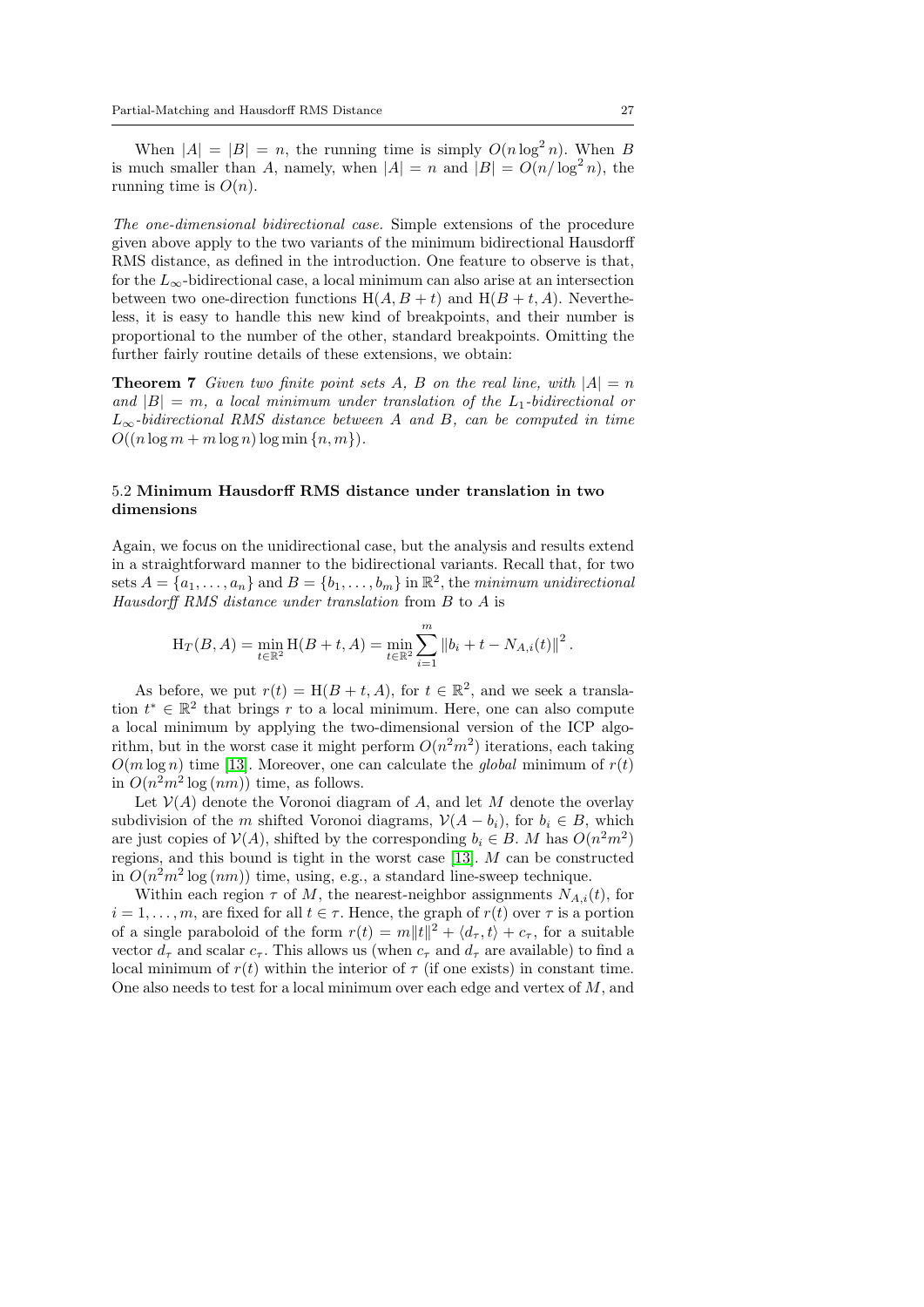this too can be done in constant time for each such feature, provided that the explicit expression for  $r(t)$  over that feature is known. This expression can be updated in constant time as we move from one feature of  $M$  to a neighboring feature. All this leads to the promised computation of the global minimum of  $r(t)$  in  $O(n^2m^2 \log(nm))$  time, and our goal is to find a local minimum much faster.

The high-level algorithm for finding a local minimum. We now present an improved algorithm that runs in time  $O(nm \log^2(nm))$ . Similar to the onedimensional case (and to the case of partial matching), we search for a local minimum of  $r(t)$  within a vertical slab I, that we keep shrinking until it contains no vertex of  $M$  in its interior. This final slab crosses  $M$  in a sequence of only  $O(nm)$  regions, stacked above one another and separated by (portions of) edges of  $M$ . It is then routine to scan these regions, construct the explicit expression for  $r(t)$  over each region, updating these expressions in constant time as we go from one region to an adjacent one, and searching for the global minimum within I, all in  $O(nm)$  time.

A main component in our approach is a procedure that decides whether  $r(t)$ has a local minimum to the left or to the right of a vertical line  $\lambda$ . In analogy to the procedure in Section [4,](#page-16-0) we call this procedure  $\Gamma_1(\lambda)$ . This decision can be made in  $O(nm \log(nm))$  time, as follows. We first calculate the global minimum of  $r(t)$  restricted to  $\lambda$ , by intersecting  $\lambda$  with the  $O(nm)$  edges of the shifted Voronoi diagrams  $V(A-b_i)$ , by sorting these intersections along  $\lambda$ , and by constructing the explicit expressions for  $r(t)$  over each interval between two consecutive intersections, updating these expressions in  $O(1)$  time as we cross from one interval to an adjacent one. Having found the global minimum  $\bar{t}$  along  $\lambda$ , we then inspect the sign of  $\frac{\partial r}{\partial x}$  at  $\bar{t}$ , and go in the direction where r is locally smaller than  $r(\bar{t})$ . (If the derivative is 0, we have found a local minimum at  $\bar{t}$  and we terminate the entire algorithm.) All this takes  $O(nm \log(nm))$  time. As mentioned in Section [4,](#page-16-0) we should use a *global* minimum of  $r(t)$  restricted to  $\lambda$ , for guaranteeing that a local minimum indeed lies on the side of  $\lambda$  that we continue with.

We use the decision procedure  $\Gamma_1$  for shrinking the slab I, while ensuring that it continues to contain a local minimum. The shrinking is done in two stages. The first stage narrows  $I$  until it has no *original* vertices of the shifted Voronoi diagrams inside it. The second stage narrows the slab further to a slab that has no vertices of M (i.e., intersection points of Voronoi edges of different diagrams) in it.

Pruning the original Voronoi vertices. The overlay M contains  $s = O(nm)$ original Voronoi vertices. We sort these vertices into a list  $L = (v_1, \ldots, v_s)$ , by their x-coordinates.

Let  $\lambda_i$  be the *y*-parallel line through  $v_i$ , for  $i = 1, \ldots, s$ . The slab that we start with is  $I = [\lambda_1, \lambda_s]$ . We run  $\Gamma_1(\lambda_1)$  and  $\Gamma_1(\lambda_s)$ , computing the global minima on  $\lambda_1$  and on  $\lambda_s$ , and inspecting the signs of  $\frac{\partial r}{\partial x}$  at these minima. If the output points to a local minimum outside  $I$ , then one of the semi-x-unbounded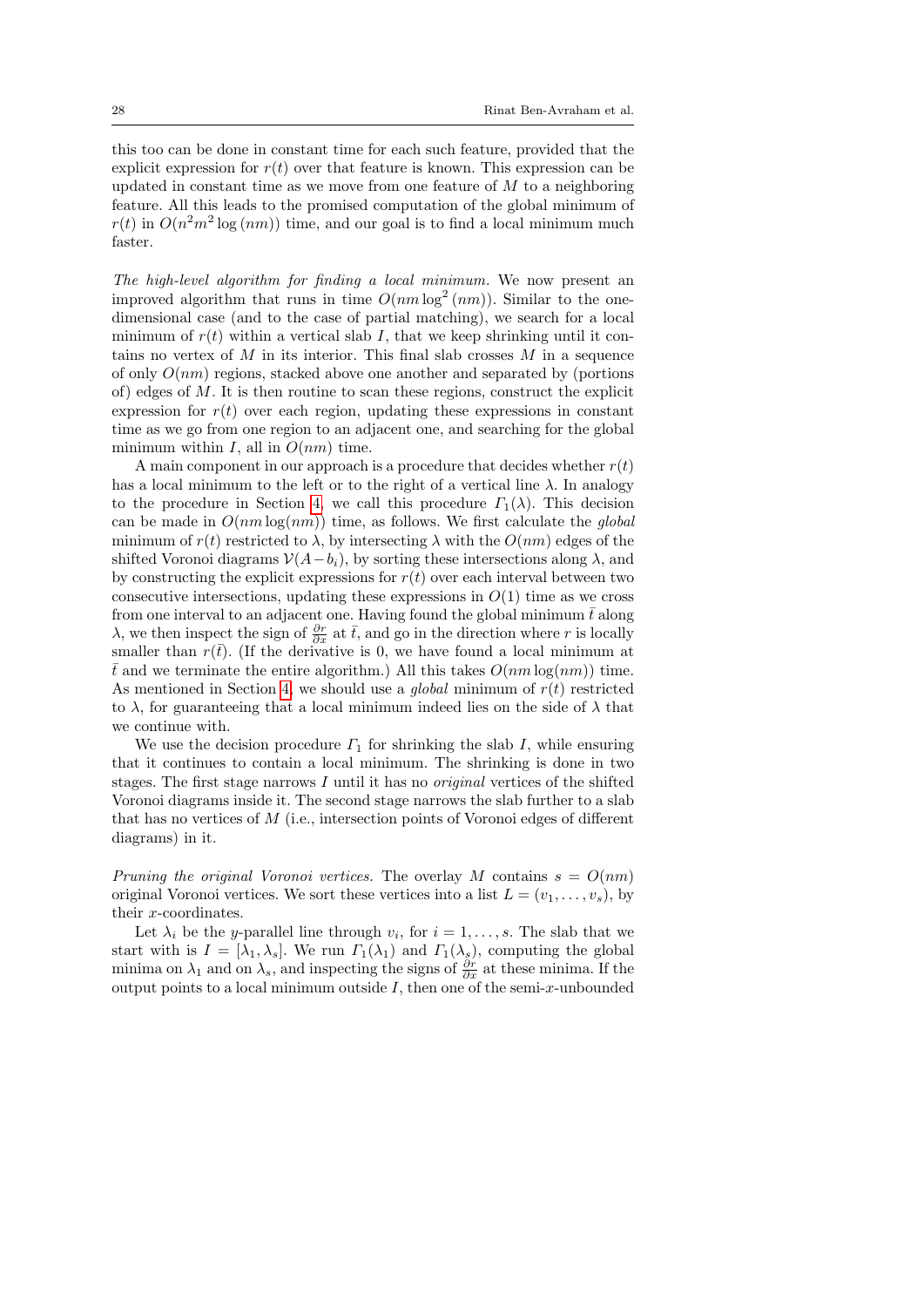side slabs to the left or to the right of  $I$  contains a local minimum and has no original Voronoi vertex in its interior, and we stop the first stage with that slab. Otherwise, we perform a binary search over  $L$ , where at each step of the search, at some vertex  $v_i$ , we run the decision procedure  $\Gamma_1(\lambda_i)$  and determine which of the two sub-slabs that are split from the current slab by  $\lambda_i$  contains a local minimum, using the rule stated above. This stage takes  $O(nm \log^2(nm))$ time.

Pruning the remaining vertices. Let  $I$  denote the final slab of the previous stage. Since I does not contain any original Voronoi vertices, every edge of any Voronoi diagram that meets  $I$  crosses it from side to side, so its intersection with I coincides with the intersection of the line supporting the edge. Let  $S$ denote the set of these lines.

The number of intersections between the lines of  $S$  within  $I$  can still be large (but at most  $O(n^2m^2)$ ). We run a binary search over these intersections, to shrink I further to a slab between two consecutive intersections (that contains a local minimum). To guide the binary search, we use the classical slope-selection procedure [\[10\]](#page-29-10) that can compute, for a given slab I and a given parameter k, the k-th leftmost intersection point of the lines in  $S$  within  $I$ , in  $O(nm \log(nm))$  time. With this procedure at hand, the binary search performs  $O(\log (nm))$  steps, each taking  $O(nm \log (nm))$  time, both for finding the relevant intersection point, and for running  $\Gamma_1$  at the corresponding vertical line. Thus, this stage takes (also)  $O(nm \log^2(nm))$  time.

Computing a local minimum in the final slab. Once there are no vertices of M within I, I is crossed by at most  $O(nm)$  edges of M, each crossing I from its left line to its right line. Consequently, these edges partition  $I$  into  $O(nm)$  trapezoidal or triangular slices, each being a portion of a single region of  $M$ , and is bounded by the left and right bounding lines of  $I$ , and by two consecutive edges of  $M$  (in their y-order).

We compute  $r(t)$  in, say, the top slice, and its minimum in that slice. Then we traverse the slices from top to bottom, and update  $r(t)$  for every slice that we encounter in constant time. In each slice, we check whether  $r(t)$  has a local minimum inside the slice. Since, by construction, the slab must contain a local minimum, we will find it.

The running time of this final computation is comprised of computing  $r(t)$ once, in  $O(m \log n)$  time, and afterwards updating it, in constant time,  $O(nm)$ times, and computing its minimum in  $I$ . Therefore, this stage takes a total of  $O(nm)$  time.

Thus, with all these components, we get the main result of this section:

**Theorem 8** Given two finite point sets A, B in  $\mathbb{R}^2$ , with  $|A| = n$  and  $|B| =$ m, a local minimum of the unidirectional Hausdorff RMS distance from B to A under translation can be computed in time  $O(nm \log^2(nm))$ .

The bidirectional variants can be handled in much the same way, and, omitting the details, we get: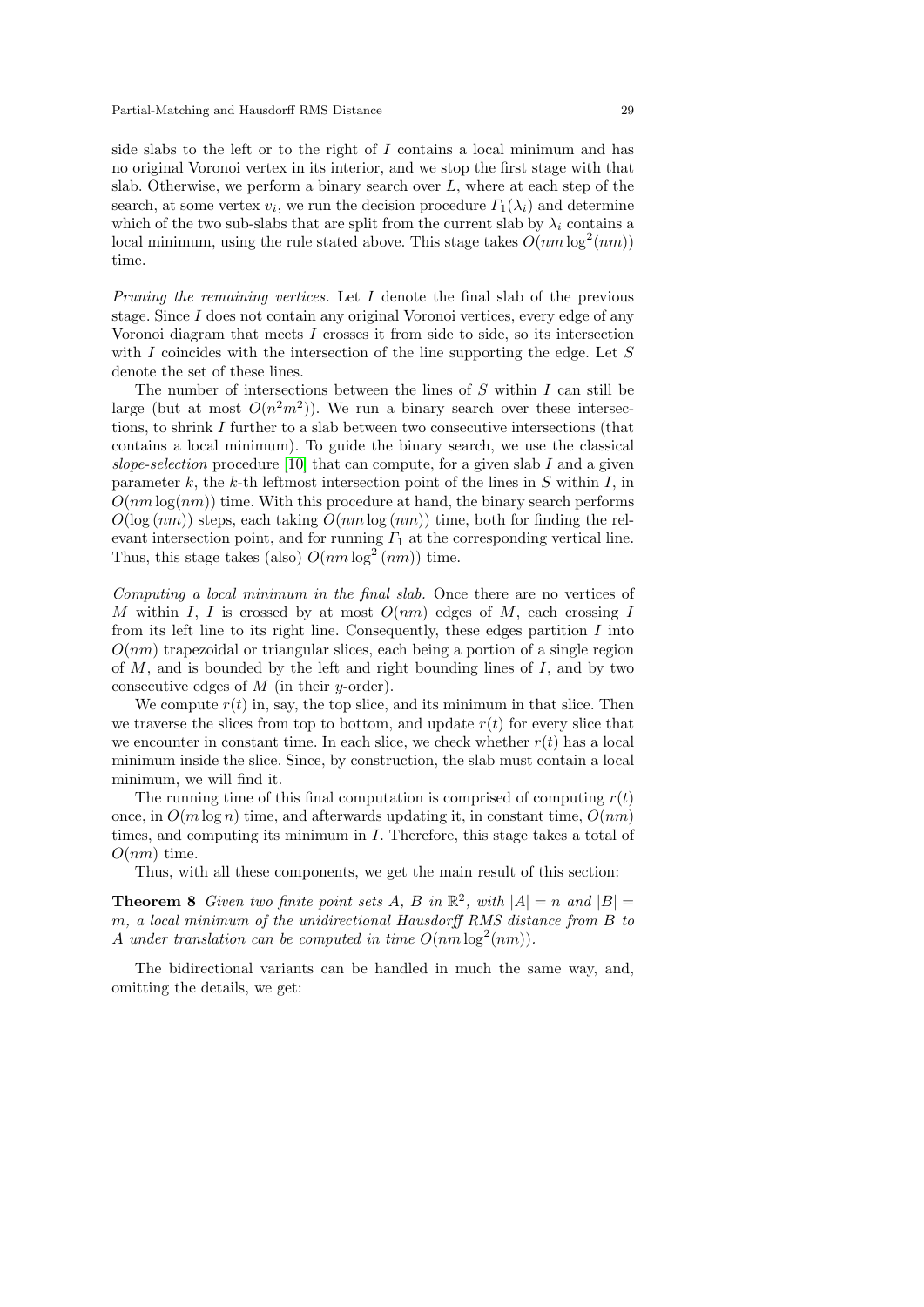**Theorem 9** Given two finite point sets  $A, B$  in  $\mathbb{R}^2$ , with  $|A| = n$  and  $|B| = m$ , a local minimum of the L<sub>1</sub>-bidirectional or the L<sub>∞</sub>-bidirectional Hausdorff RMS distance between A and B under translation can be computed in time  $O(nm \log^2(nm)).$ 

Acknowledgments. Rinat Ben-Avraham was supported by Grant 2012/229 from the U.S.-Israel Binational Science Foundation. Matthias Henze was supported by ESF EUROCORES programme EuroGIGA-VORONOI, (DFG): RO 2338/5-1. Rafel Jaume was supported by "Obra Social La Caixa" and the DAAD. Balázs Keszegh was supported by Hungarian National Science Fund (OTKA), under grant PD 108406, NN 102029 (EUROGIGA project GraDR 10-EuroGIGA-OP-003), NK 78439, by the János Bolyai Research Scholarship of the Hungarian Academy of Sciences and by the DAAD. Orit E. Raz was supported by Grant 892/13 from the Israel Science Foundation. Micha Sharir was supported by Grant 2012/229 from the U.S.-Israel Binational Science Foundation, by Grant 892/13 from the Israel Science Foundation, by the Israeli Centers for Research Excellence (I-CORE) program (center no. 4/11), and by the Hermann Minkowski–MINERVA Center for Geometry at Tel Aviv University. Igor Tubis was supported by the Deutsch Institute. A preliminary version of this paper has appeared in [\[6\]](#page-29-11).

### References

- <span id="page-29-6"></span>1. A. Abdulkadiroğlu and T. Sönmez, Random serial dictatorship and the core from random endowments in house allocation problems, Econometrica 3 (1998), 689–701.
- <span id="page-29-0"></span>2. P. K. Agarwal, S. Har-Peled, M. Sharir and Y. Wang, Hausdorff distance under translation for points, disks, and balls, ACM Trans. on Algorithms 6 (2010), 1–26.
- <span id="page-29-7"></span>3. A. Asinowski, B. Keszegh and T. Miltzow, Counting houses of pareto optimal matchings in the House Allocation problem, in Fun with Algorithms, A. Ferro, F. Luccio and P. Widmayer, editors, Lecture Notes in Computer Science, volume 8496, pp. 301–312, 2014.
- <span id="page-29-5"></span>4. J. Balogh, O. Regev, C. Smyth, W. Steiger and M. Szegedy, Long monotone paths in line arrangements, in Discrete Comput. Geom. 32 (2003), 167–176.
- <span id="page-29-3"></span>5. R. Ben-Avraham, O. E. Raz, M. Sharir and I. Tubis, Local minima of the Hausdorff RMS-distance under translation, in Proc. 30th European Workshop Comput. Geom. (Eu $roCG'14$ ), 2014.
- <span id="page-29-11"></span>6. R. Ben-Avraham, M. Henze, R. Jaume, B. Keszegh, O. E. Raz, M. Sharir and I. Tubis, Minimum partial matching and Hausdorff RMS-distance under translation: combinatorics and algorithms in Proc. 22nd European Symposium on Algorithms, pp. 100–111, 2014.
- <span id="page-29-4"></span>7. M. de Berg, M. van Kreveld, M. Overmars and O. Schwarzkopf, Computational Geometry, Algorithms and Applications, Springer-Verlag (1997); second edition (2000).
- <span id="page-29-2"></span>8. P. J. Besl and N. D. McKay, A method for registration of 3-d shapes, IEEE Trans. Pattern Anal. Mach. Intell. 14 (1992), 239–256.
- <span id="page-29-8"></span>9. K. L. Clarkson and P. W. Shor, Applications of random sampling in computational geometry, II, Discrete Comput. Geom. 4 (1989), 387–421.
- <span id="page-29-10"></span>10. R. Cole, J. Salowe, W. Steiger, and E. Szemerédi, An optimal-time algorithm for slope selection, SIAM J. Comput. 18 (1989), 792–810.
- <span id="page-29-1"></span>11. A. Dumitrescu, G. Rote and C. D. Tóth, Monotone paths in planar convex subdivisions and polytopes, in Discrete Geometry and Optimization, K. Bezdek, A. Deza, and Y. Ye, editors, Fields Institute Communications 69, Springer-Verlag, 2013, pp. 79–104.
- <span id="page-29-9"></span>12. J. Edmonds and R. M. Karp, Theoretical improvements in algorithmic efficiency for network flow problems, J. ACM 19 (1972), 248–264.